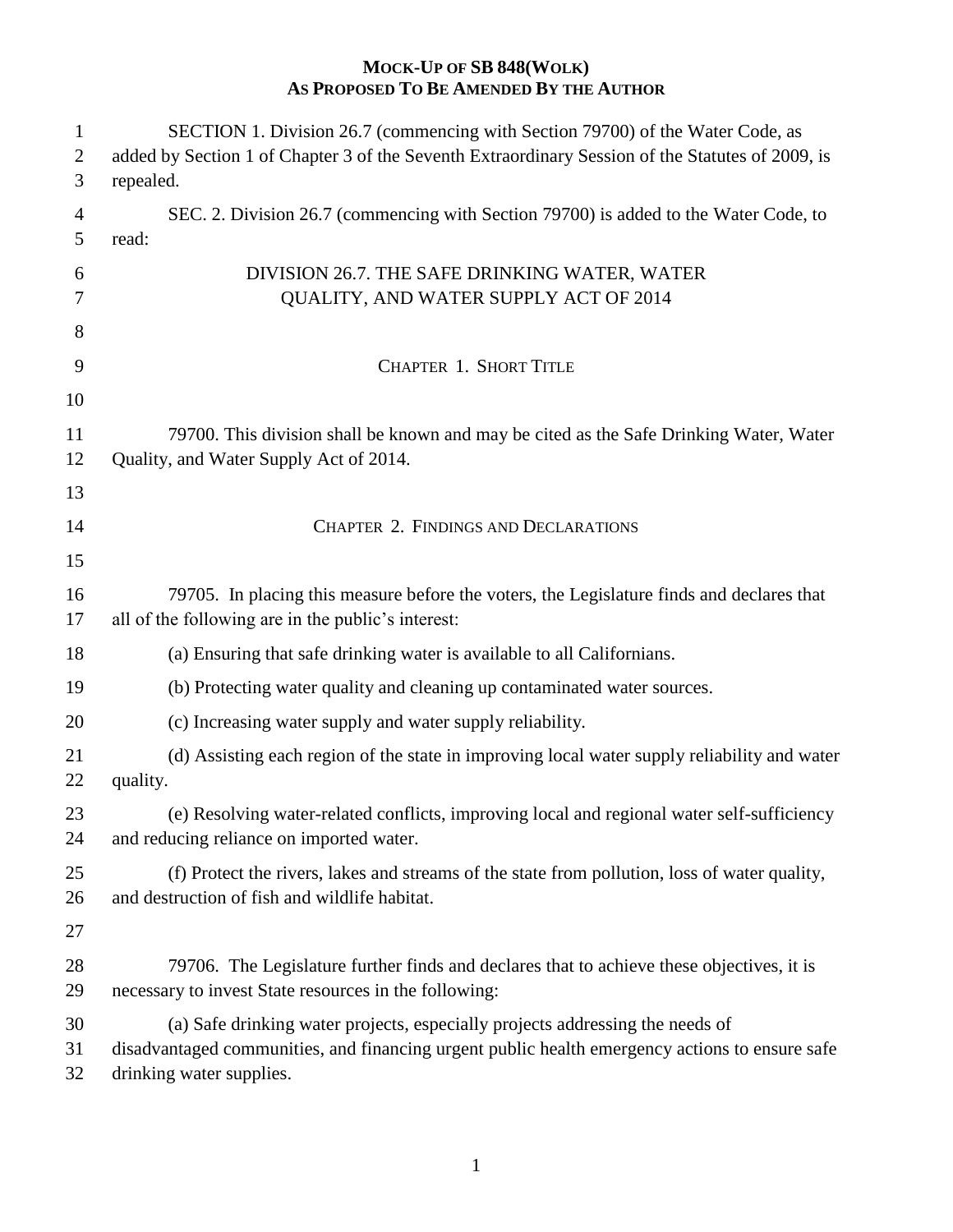| 1<br>$\mathbf{2}$   | (b) Wastewater treatment projects to keep contaminants out of rivers, lakes, streams,<br>groundwater, and coastal waters.                                 |
|---------------------|-----------------------------------------------------------------------------------------------------------------------------------------------------------|
| 3<br>$\overline{4}$ | (c) Projects to enhance water supplies and increase water supply reliability through the<br>following:                                                    |
| 5                   | (1) Urban and agricultural water conservation and water use efficiency projects.                                                                          |
| 6                   | (2) Groundwater cleanup or pollution prevention in sources of drinking water.                                                                             |
| 7                   | (3) Water recycling projects.                                                                                                                             |
| 8                   | (4) Projects to desalinate brackish and ocean water.                                                                                                      |
| 9                   | (5) Stormwater capture and reuse.                                                                                                                         |
| 10<br>11            | (d) Projects that improve Delta water quality, restore ecosystems, protect fish<br>populations, and increase community sustainability.                    |
| 12                  | (e) Projects that reduce the risk of levee failure and flood in the Delta.                                                                                |
| 13<br>14            | (f) Projects to protect and restore watersheds and urban rivers, and address water quality<br>deficiencies at state parks.                                |
| 15<br>16            | (g) Projects to develop additional water storage, both surface and groundwater storage,<br>through the following:                                         |
| 17                  | (1) New surface storage projects.                                                                                                                         |
| 18<br>19            | (2) Groundwater storage projects and groundwater contamination prevention or<br>remediation projects that create additional groundwater storage capacity. |
| 20<br>21            | (3) Projects that restore the capacity of reservoirs currently impaired by sediment<br>buildup, seismic vulnerability, or other impairment.               |
| 22                  |                                                                                                                                                           |
| 23                  | <b>CHAPTER 3. DEFINITIONS</b>                                                                                                                             |
| 24<br>25<br>26      | 79710. Unless the context otherwise requires, the definitions set forth in this section<br>govern the construction of this division, as follows:          |
| 27                  | (a) "Commission" means the California Water Commission.                                                                                                   |
| 28<br>29            | (b) "Committee" means the Safe Drinking Water, Water Quality, and Water Supply<br>Finance Committee created by Section 79824.                             |
| 30                  | (c) "Delta" means the Sacramento-San Joaquin Delta as defined in Section 85058.                                                                           |
| 31<br>32            | (d) "Delta Counties" means Contra Costa, Sacramento, San Joaquin, Solano, and Yolo<br>Counties.                                                           |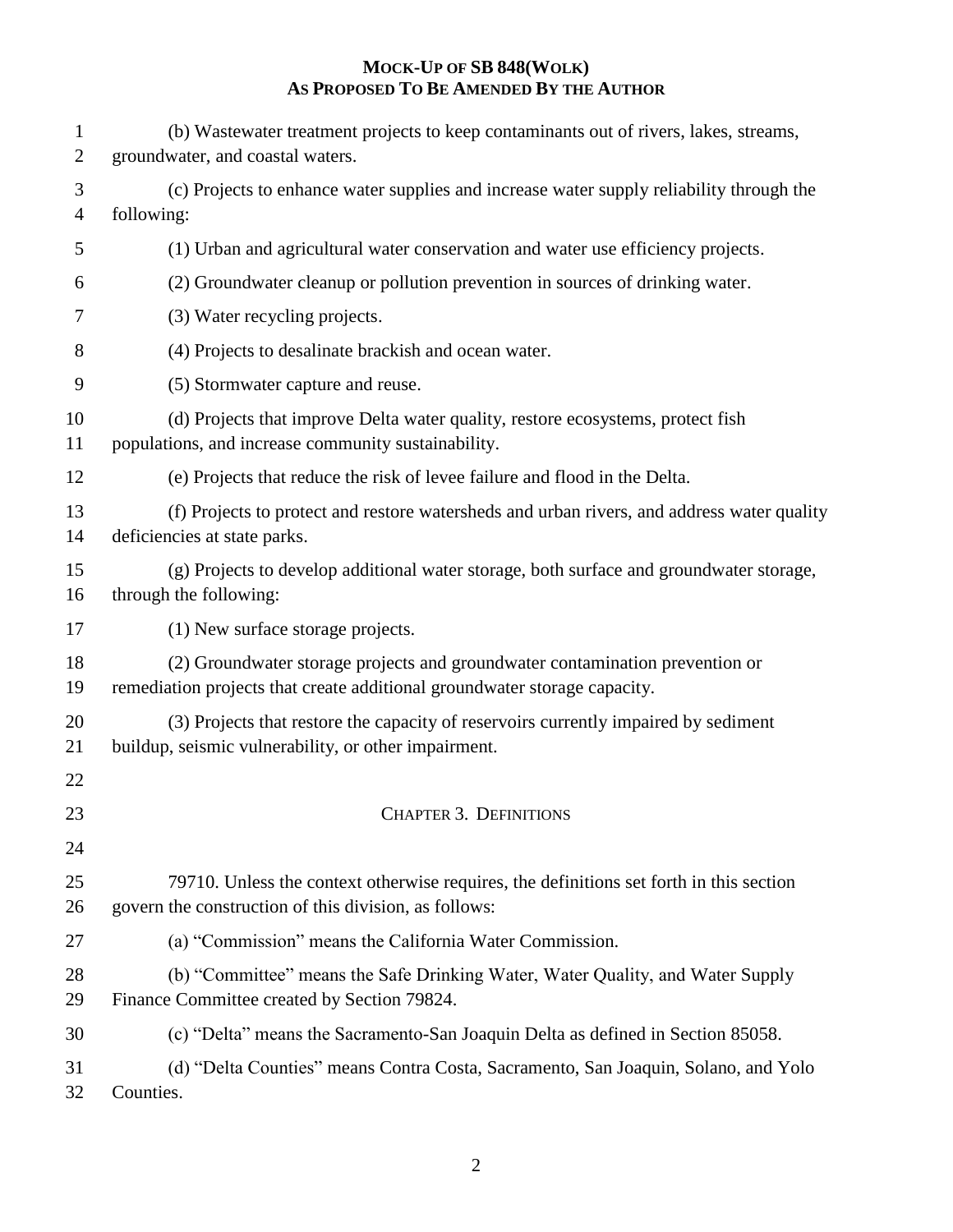| $\mathbf{1}$ | (e) "Department" means the Department of Water Resources.                                              |
|--------------|--------------------------------------------------------------------------------------------------------|
| 2            | (f) "Director" means the Director of Water Resources.                                                  |
| 3            | (g) "Disadvantaged community" has the same meaning as set forth in subdivision (a) of                  |
| 4            | Section 79505.5.                                                                                       |
| 5            | (h) "Fund" means the Safe Drinking Water, Water Quality, and Water Supply Fund of                      |
| 6            | 2014 created by Section 79770.                                                                         |
| 7            | (i) "Integrated regional water management plan" means a comprehensive plan for a                       |
| 8            | defined geographic area that meets the requirements of Part 2.2 (commencing with Section               |
| 9            | 10530) of Division 6, as that part may be amended.                                                     |
| 10           | (j) "Local match" and "matching funds" means funds made available by nonstate sources,                 |
| 11           | which may include, but are not limited to, donated services from nonstate sources.                     |
| 12           | (k) "Nonprofit organization" means an organization qualified to do business in California              |
| 13           | and qualified under Section 501(c)(3) of Title 26 of the United States Code.                           |
| 14           | (1) "Public agency" means a state agency or department, public water system, special                   |
| 15           | district, joint powers authority, city, county, city and county, or other political subdivision of the |
| 16           | state.                                                                                                 |
| 17           | (m) "Secretary" means the Secretary of the Natural Resources Agency.                                   |
| 18           | (n) "Severely disadvantaged community" has the same meaning as set forth in                            |
| 19           | subdivision (n) of Section 116760.20 of the Health and Safety Code.                                    |
| 20           | (o) "State board" means the State Water Resources Control Board.                                       |
| 21           | (p) "State General Obligation Bond Law" means the State General Obligation Bond Law                    |
| 22           | (Chapter 4 (commencing with Section 16720) of Part 3 of Division 4 of Title 2 of the                   |
| 23           | Government Code).                                                                                      |
| 24           |                                                                                                        |
| 25<br>26     | <b>CHAPTER 4. SAFE DRINKING WATER AND WATER QUALITY PROJECTS</b>                                       |
| 27           | 79720. (a) It is the intent of the Legislature that this chapter provide funds to address the          |
| 28           | most critical water needs of the state, including the provision of safe drinking water to all          |
| 29           | Californians by improving safe drinking water supply reliability and financing urgent public           |
| 30           | health emergency actions to ensure safe drinking water supplies, and implementing wastewater           |
| 31           | treatment projects to keep contaminants out of rivers, lakes, streams, groundwater, and coastal        |
| 32           | waters.                                                                                                |
|              |                                                                                                        |

 (b) The sum of nine hundred million dollars (\$900,000,000) shall be available for the purposes of this chapter.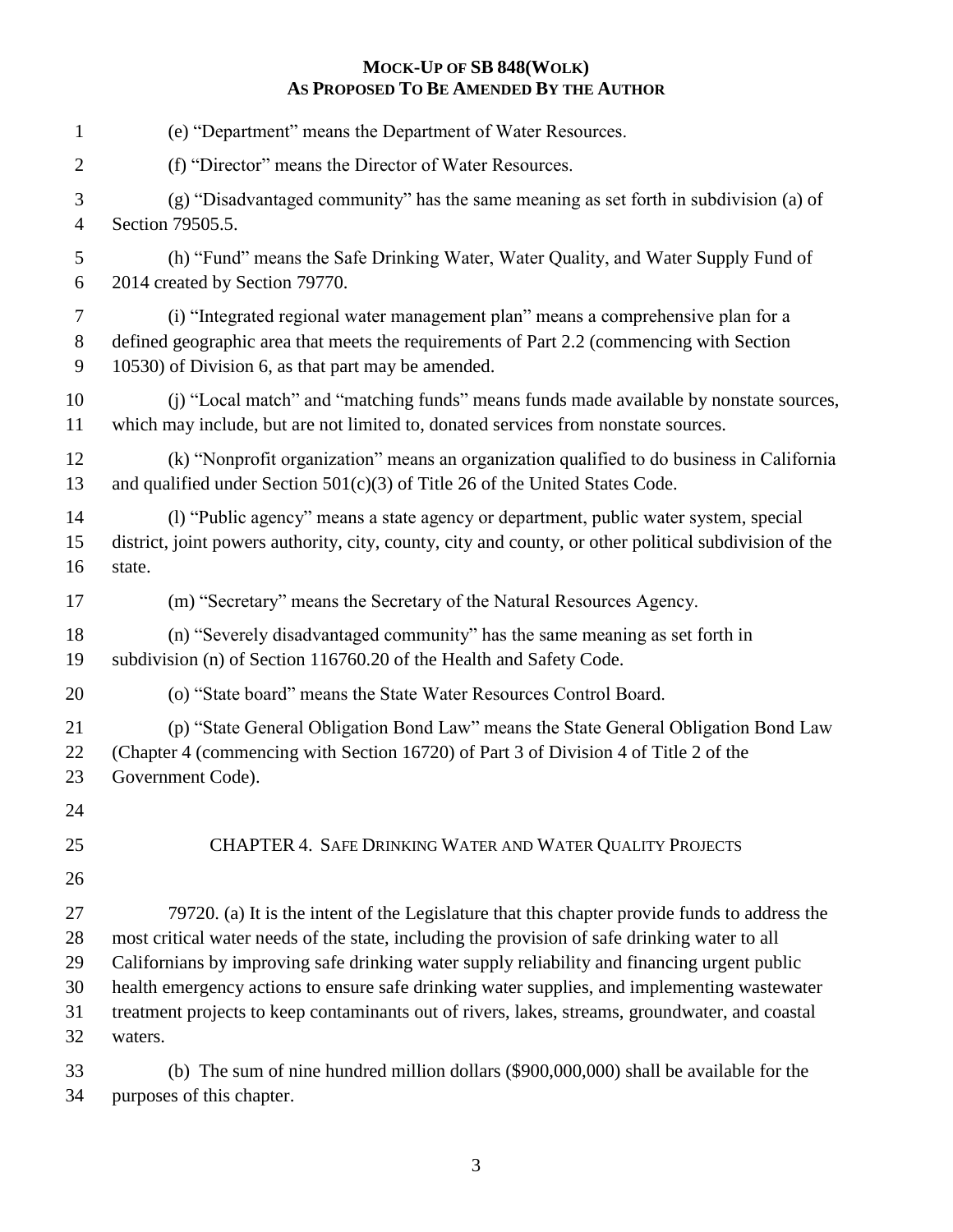79722. From the funds described in Section 79720, four hundred million dollars (\$400,000,000) shall be available to the state board for grants and loans for public water system infrastructure improvements and related actions to meet safe drinking water standards and ensure affordable drinking water. Priority shall be given to projects that provide treatment for contamination or access to alternative drinking water sources for small water systems or state small water systems serving disadvantaged communities whose drinking water source is impaired by chemical and nitrate contaminants and other health hazards identified by the state board. Eligible recipients either operate small or state small water systems in disadvantaged communities. The state board may make grants for the purpose of financing feasibility studies and to meet the eligibility requirements for a construction grant. Eligible expenses may include initial operation and maintenance costs for systems serving disadvantaged communities. Special consideration will be given to projects that provide shared solutions for multiple communities, at least one of which is a disadvantaged community served by a small or state small water system or private well and that lacks safe, affordable drinking water. Construction grants shall be limited to five million dollars (\$5,000,000) per project, except that the state board may set a limit of not more than twenty million dollars (\$20,000,000) for projects that provide regional or shared solutions among multiple entities, at least one of which is a small disadvantaged community. Not more than 25 percent of a grant may be awarded in advance of actual expenditures. (a) The state board may expend up to twenty-five million dollars (\$25,000,000) of the funds allocated in subdivision (b) for technical assistance to eligible communities. (b) At least 10 percent of the funds available pursuant to this section shall be allocated for projects serving severely disadvantaged communities. (c) Of the funds available pursuant to subdivision (b), the state board may expend up to ten million dollars (\$10,000,000) to finance development and demonstration of new technologies and related facilities for water contaminant removal and treatment appropriate for use by small and state small water systems. 79724. From the funds described in Section 79720, the sum of one hundred million dollars (\$100,000,000) shall be available for grants and direct expenditures to finance urgent public health emergency actions to ensure that safe drinking water supplies are available to all Californians. Eligible actions include, but are not limited to, the following: (a) Providing interim water supplies, including, but not limited to, bottled water, where necessary to protect public health. (b) Improvements in existing water systems, including, but not limited to, planning, design, and construction of improvements necessary to resume delivery of safe drinking water. (c) Establishing connections to an adjacent water system.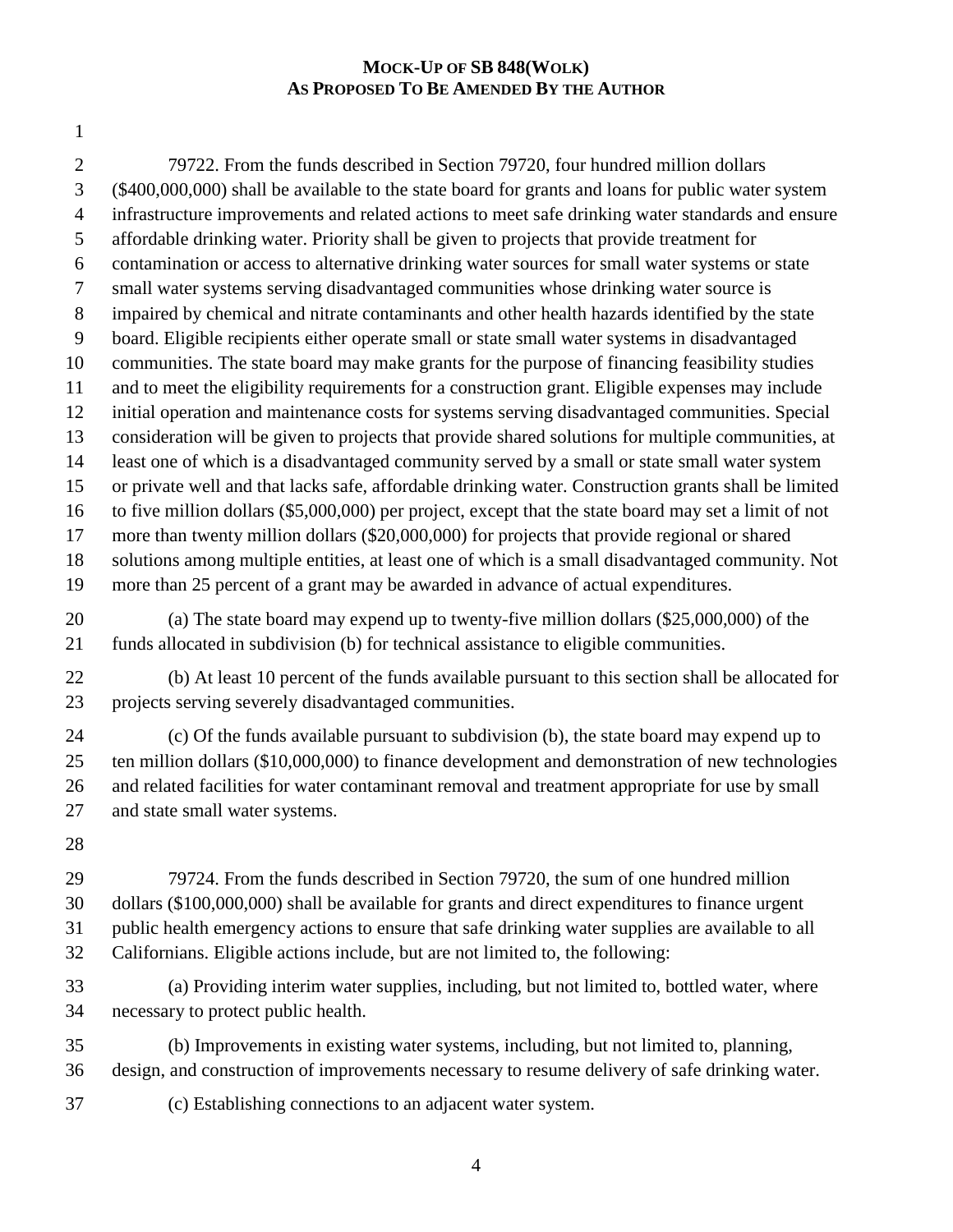(d) Design, purchase, installation, and operation and maintenance of interim water treatment equipment and systems.

 79726. (a) From the funds described in Section 79720, four hundred million dollars (\$400,000,000) shall be available to the state board for deposit in the Small Communities Grant Subaccount for grants for wastewater treatment projects to keep contaminants out of rivers, lakes, streams, groundwater, and coastal waters, and for other projects to protect the public and fish and wildlife from contaminated sources of water. Priority shall be given to projects that serve disadvantaged communities and severely disadvantaged communities, and to projects that address public health hazards. Special consideration shall be given to small communities with limited financial resources. Projects shall include, but not be limited to, projects that identify, plan, design, and implement regional mechanisms to consolidate wastewater systems or provide affordable treatment technologies. (b) From the funds available pursuant to subdivision (a), twenty million dollars (\$20,000,000) shall be allocated to the state board for deposit into the Private Well and Septic Systems Investment Fund, which is hereby created in the State Treasury. Moneys in the fund shall be available for the purpose of providing grants and loans to private well and septic owners to protect drinking water sources and ensure safe and affordable drinking water for all Californians. CHAPTER 5. WATER SUPPLY ENHANCEMENT PROJECTS 79728. (a) It is the intent of the Legislature that this chapter provide funds to enhance water supplies and increase water supply reliability. (b) The sum of two billion dollars (\$2,000,000,000) shall be available for the purposes of 26 this chapter. 79730. (a) From the funds described in Section 79728, one billion five hundred million dollars (\$1,500,000,000) shall be available to the department for competitive grants for projects that develop, improve, or implement an adopted integrated regional water management plan consistent with Part 2.2 (commencing with Section 10530) of Division 6, as that part may be amended, and improve the quality or supply of safe drinking water, reduce the amount of water imported to the region, or address any of the following other critical water supply reliability issues:

(1) Groundwater cleanup or pollution prevention in sources of drinking water.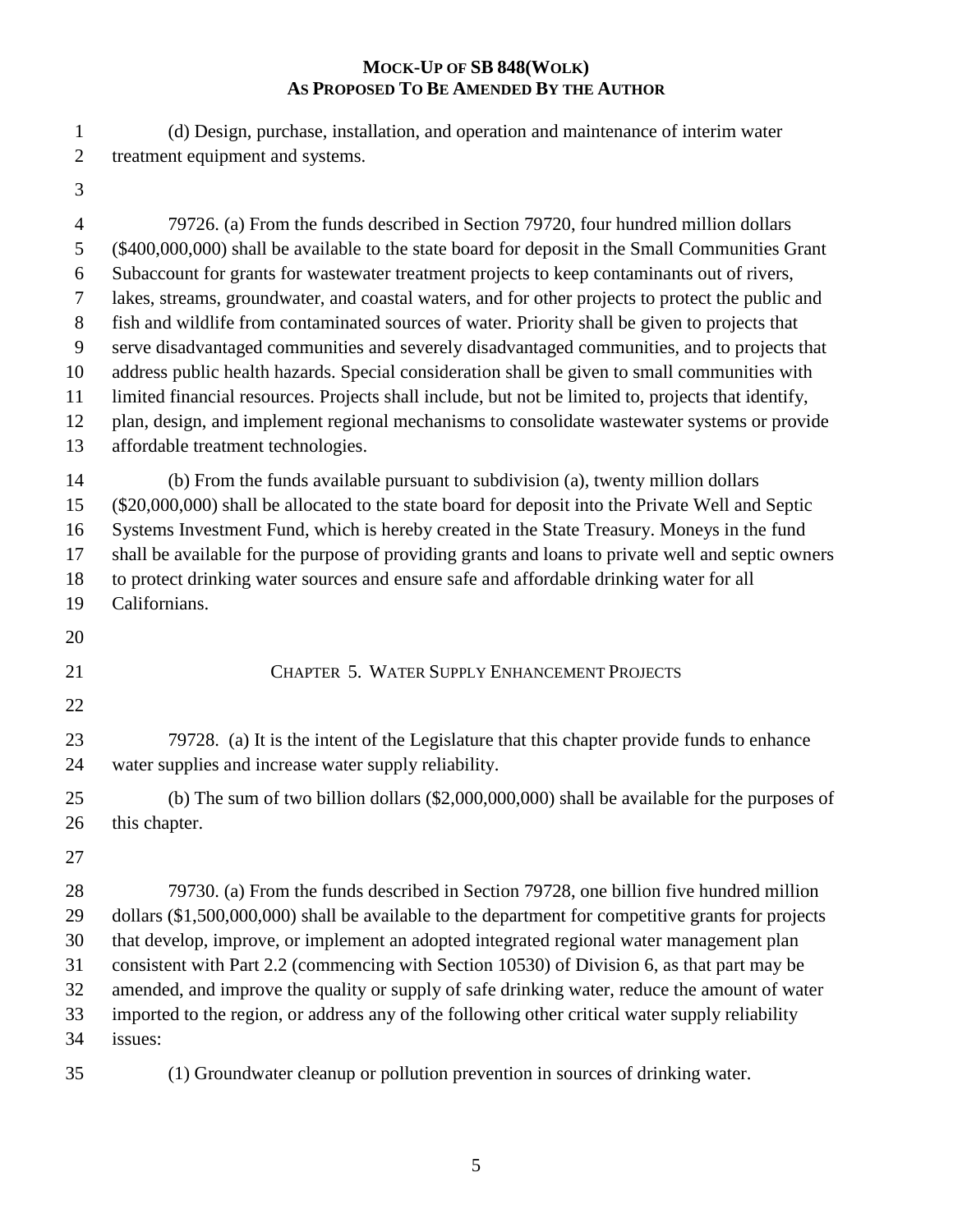(2) Advanced water treatment technology projects to remove contaminants from drinking water, water recycling, and related projects, such as distribution or groundwater recharge infrastructure. (3) Urban and agricultural water conservation and water use efficiency projects. (4) Water recycling projects. (5) The repair or replacement of aging water management infrastructure in disadvantaged communities. (6) Other integrated water infrastructure projects that address one or more water management activities and improve the reliability or quality of regional water supplies. (b) Projects funded pursuant to this section shall require a local match of not less than 25 percent of project costs, except the department may suspend or reduce cost share requirements for projects serving disadvantaged communities or that result in a direct reduction in water imported from the Delta. (c) To be eligible for funding under this section, a region shall comply with the following requirements: (1) Have an adopted integrated regional water management plan. (2) Each urban and agricultural water supplier that would benefit from a project shall adopt and submit an urban or agricultural water management plan in accordance with the Urban Water Management Planning Act (Part 2.6 (commencing with Section 10610) of Division 6) or the Agricultural Water Management Planning Act (Part 2.8 (commencing with Section 10800) of Division 6). Urban or agricultural water management plans shall be certified by the department as meeting the requirements of the Urban Water Management Planning Act (Part 2.6 (commencing with Section 10610) of Division 6) or the Agricultural Water Management Planning Act (Part 2.8 (commencing with Section 10800) of Division 6), and Sections 10608.56 and 10631.5, as those provisions may be amended. (3) Each local agency whose service area includes a groundwater basin or subbasin that would benefit from a groundwater management project shall adopt and submit a groundwater management plan in accordance with Part 2.75 (commencing with Section 10750) of Division 6. Groundwater management plans shall be certified by the department as meeting the requirements of Part 2.75 (commencing with Section 10750) of Division 6, as that Part may be amended. (4) (A) Have a water budget that describes local and imported water supplies and uses in sufficient detail to inform long-term efforts towards sustainable water management, and, where applicable, include a description of any measures anticipated to reduce the amount of water imported to the region in the future.

(B) The department shall develop guidelines for compliance with this paragraph.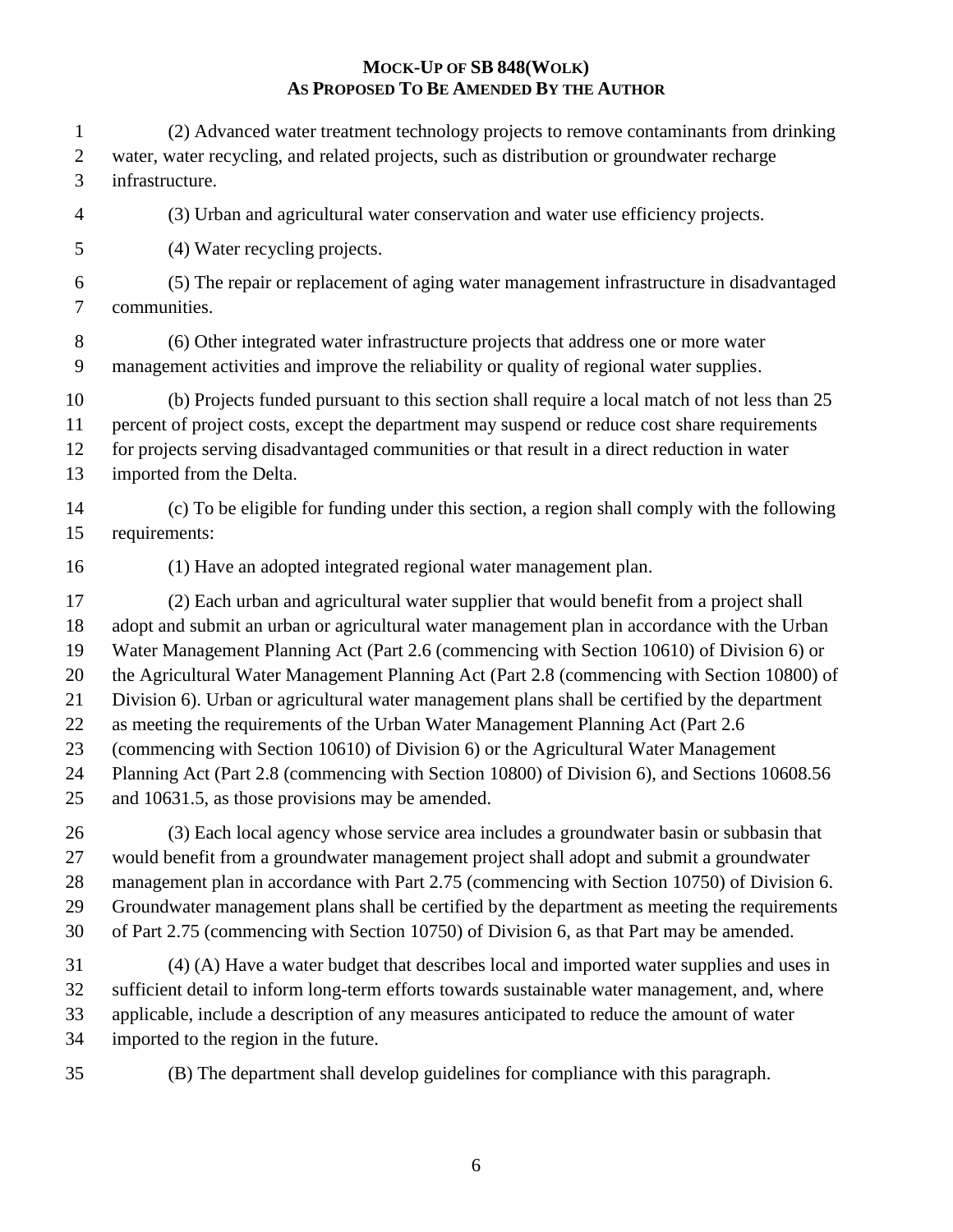(5) Where applicable, an integrated water management plan shall be consistent with and implement Section 85021.

 (d) Where applicable, the department shall give special consideration to projects that would assist in directly reducing the amount of water imported from the Delta.

 79732. The California Water Commission shall review the implementation of Section 79730 and shall certify that requirements for grant eligibility pursuant to that section are met prior to the department making final grant awards.

 79734. Of the funds available pursuant to Section 79730, one billion four hundred million dollars (\$1,400,000,000) shall be allocated to hydrologic regions as identified in the California Water Plan and listed below. For the South Coast Region, the department shall establish three sub-regions that reflect the San Diego county watersheds, the Santa Ana River watershed, and the Los Angeles–Ventura County watersheds respectively, and allocate funds to those sub-regions. The North and South Lahontan regions shall be treated as one region for the purpose of allocating funds, but the department may require separate regional plans. Funds provided by this Section shall be allocated according to the following schedule:

| 18 | (a) North Coast:               | \$65,000,000.  |
|----|--------------------------------|----------------|
| 19 | (b) San Francisco Bay:         | \$195,000,000. |
| 20 | (c) Central Coast:             | \$85,000,000.  |
| 21 | (d) Los Angeles subregion:     | \$284,000,000. |
| 22 | (e) Santa Ana subregion:       | \$174,000,000. |
| 23 | (f) San Diego subregion:       | \$138,000,000. |
| 24 | (g) Sacramento River:          | \$118,000,000. |
| 25 | (h) San Joaquin River:         | \$98,000,000.  |
| 26 | (i) Tulare/Kern (Tulare Lake): | \$102,000,000. |
| 27 | (j) North/South Lahontan:      | \$74,000,000.  |
| 28 | (k) Colorado River Basin:      | \$67,000,000.  |

 79736. (a) From the funds described in Section 79730, one hundred million dollars (\$100,000,000) shall be available for grants for projects that significantly advance the application

and effectiveness of innovative integrated regional water management strategies, including, but

not limited to, the following: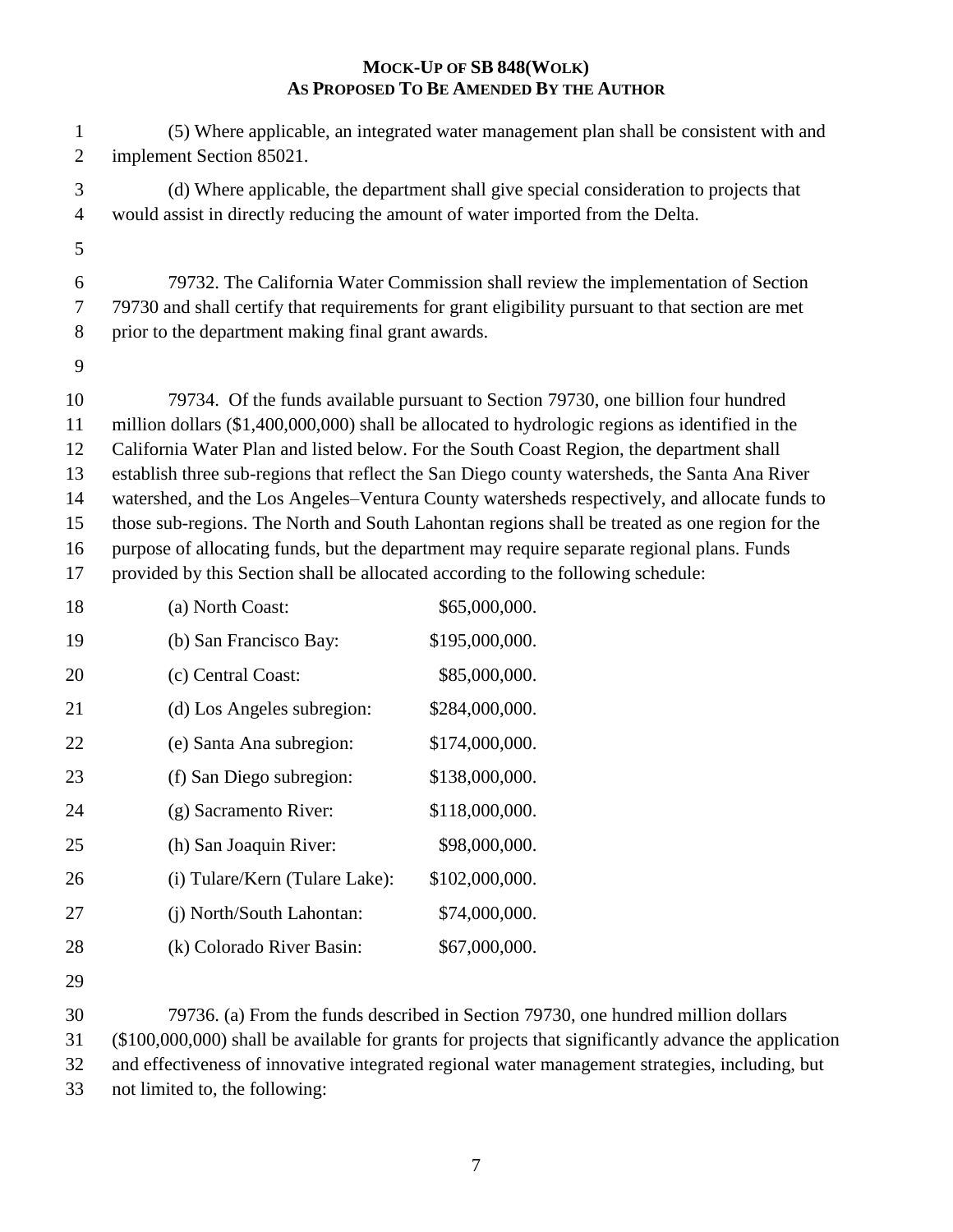(1) Tools to model future regional climate change impacts. (2) Groundwater management plans and projects that further sustainable groundwater management. (3) Other projects determined by the department to advance innovative strategies for the integration of water management. (b) The department shall give priority to projects that address groundwater overdraft and related impacts, including, but not limited to, subsidence. 79738. (a) From the funds described in Section 79728, five hundred million dollars (\$500,000,000) shall be available to the state board for competitive grants for projects that develop, implement, or improve a stormwater capture and reuse plan consistent with Part 2.4 (commencing with Section 10570) of Division 6, as that part may be amended, and that capture and put to beneficial use stormwater or dry weather runoff. (b) Stormwater capture and reuse projects developed pursuant to an adopted integrated regional water management plan in compliance with Part 2.2 (commencing with Section 10530) of Division 6 are also eligible for funding under this section provided those projects were identified and developed in substantive compliance with Part 2.4 (commencing with Section 10570) of Division 6, as those parts may be amended. (c) Eligible projects shall assist in the capture and reuse of stormwater or dry weather runoff. Eligible projects include any of the following: (1) Projects that capture, convey, treat, or put to beneficial use stormwater or dry weather runoff. (2) The development of stormwater capture and reuse plans pursuant to Part 2.4 (commencing with Section 10570) of Division 6, as that part may be amended. (3) Decision support tools, data acquisition, and data analysis to identify and evaluate the benefits and costs of potential stormwater capture and reuse projects. (4) Projects that, in addition to capturing and reusing stormwater or dry weather runoff, improve water quality, provide public benefits, such as augmentation of water supply, flood control, open space and recreation, and projects designed to mimic or restore natural watershed functions. (d) The state board shall grant special consideration to plans or projects that provide multiple benefits such as water quality, water supply, flood control, natural lands, or recreation. (e) The state board shall require a 25 percent local cost share for grant funds, but may suspend or reduce the matching requirements for projects that capture or reuse stormwater or dry weather runoff in disadvantaged communities.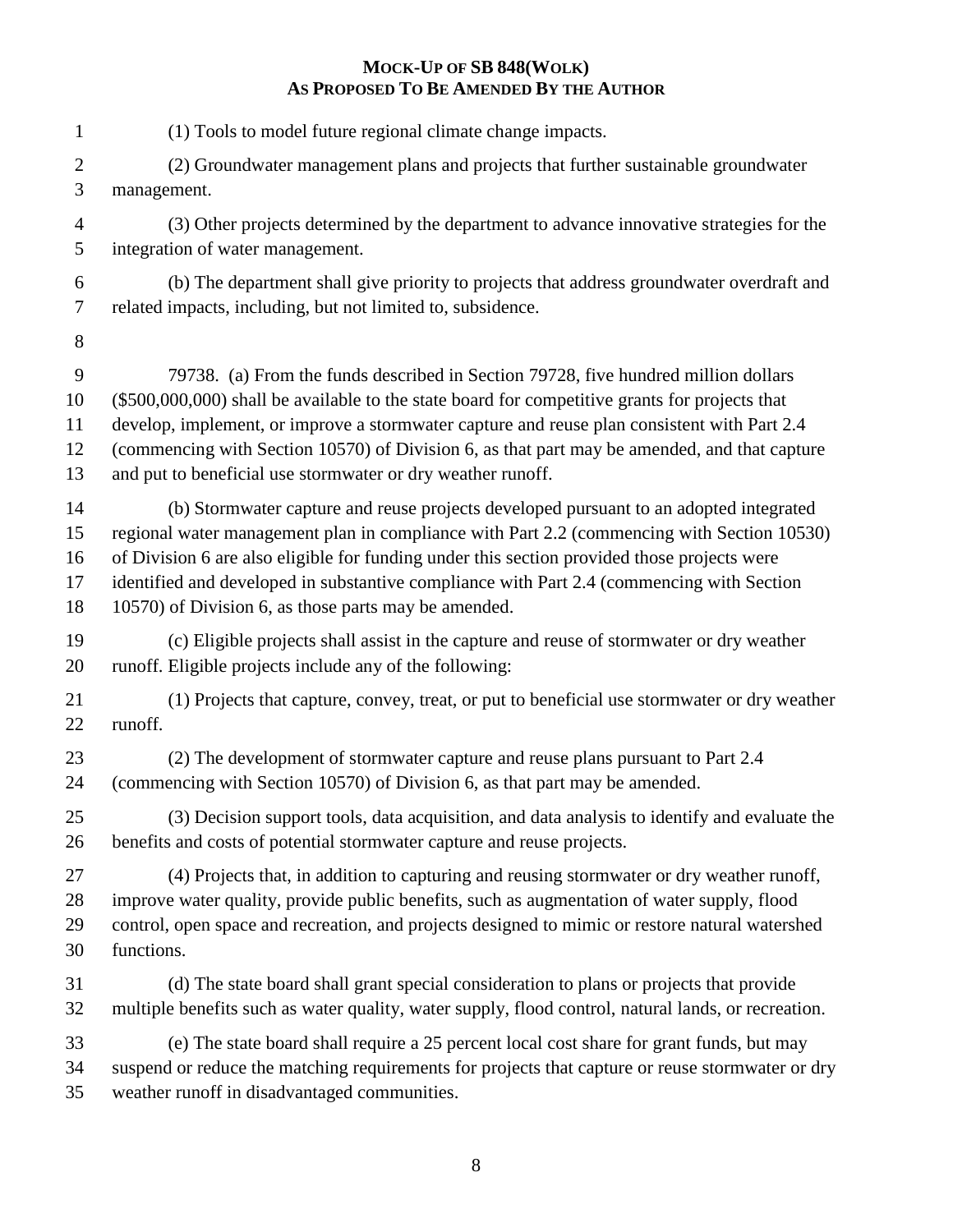| $\mathbf{1}$   |                                                                                                        |
|----------------|--------------------------------------------------------------------------------------------------------|
| $\overline{2}$ | CHAPTER 6. SACRAMENTO SAN JOAQUIN DELTA                                                                |
| 3              |                                                                                                        |
| $\overline{4}$ | 79740. (a) It is the intent of the Legislature that funds provided in this chapter help                |
| 5              | implement the following:                                                                               |
| 6              | (1) Projects to protecting, restoring, and enhancing the Delta ecosystem in a manner that              |
| $\tau$         | protects and enhances the unique cultural, recreational, natural resource, and agricultural values     |
| $8\phantom{1}$ | of the Delta as an evolving place.                                                                     |
| 9              | (2) Projects to protect the integrity of Delta levees to safeguard the ability to move water           |
| 10             | through the Delta while simultaneously protecting and enhancing the unique cultural,                   |
| 11             | recreational, natural resource, and agricultural values of the Delta as an evolving place.             |
| 12             | (b) The sum of one billion two hundred million dollars $(\$1,200,000,000)$ shall be                    |
| 13             | available for the purposes of this chapter.                                                            |
| 14             |                                                                                                        |
| 15             | 79742. (a) From the funds described in Section 79740, sum of eight hundred million                     |
| 16             | dollars (\$800,000,000) shall be available to the Delta Conservancy for water quality, ecosystem       |
| 17             | restoration, fish protection facilities, and community sustainability projects that benefit the Delta, |
| 18             | including, but not limited to, the following:                                                          |
| 19             | (1) Projects to improve water quality facilities or projects that contribute to improvements           |
| 20             | in water quality in the Delta, including projects in Delta counties that provide multiple public       |
| 21             | benefits and improve drinking or agricultural water quality or water supplies.                         |
| 22             | (2) Habitat restoration, conservation, and enhancement projects to improve the condition               |
| 23             | of special status, at risk, endangered, or threatened species in the Delta and the Delta counties,     |
| 24             | including projects to eradicate invasive species, projects to prevent entrainment of fish, and         |
| 25             | projects that support the beneficial reuse of dredged material for habitat restoration and levee       |
| 26             | improvements.                                                                                          |
| 27             | (3) Projects to assist in preserving economically viable and sustainable agriculture and               |
| 28             | other economic activities in the Delta, including local infrastructure projects and projects to        |
| 29             | mitigate the economic and community impacts of any conversion of agricultural land to habitat          |
| 30             | funded by this section.                                                                                |
| 31             | (4) Multibenefit recycled water projects that improve groundwater management and                       |
| 32             | Delta tributary ecosystems.                                                                            |
| 33             | (5) Scientific studies and assessments that support the Delta Science Program as                       |
| 34             | described in Section 85280 or projects authorized under this section.                                  |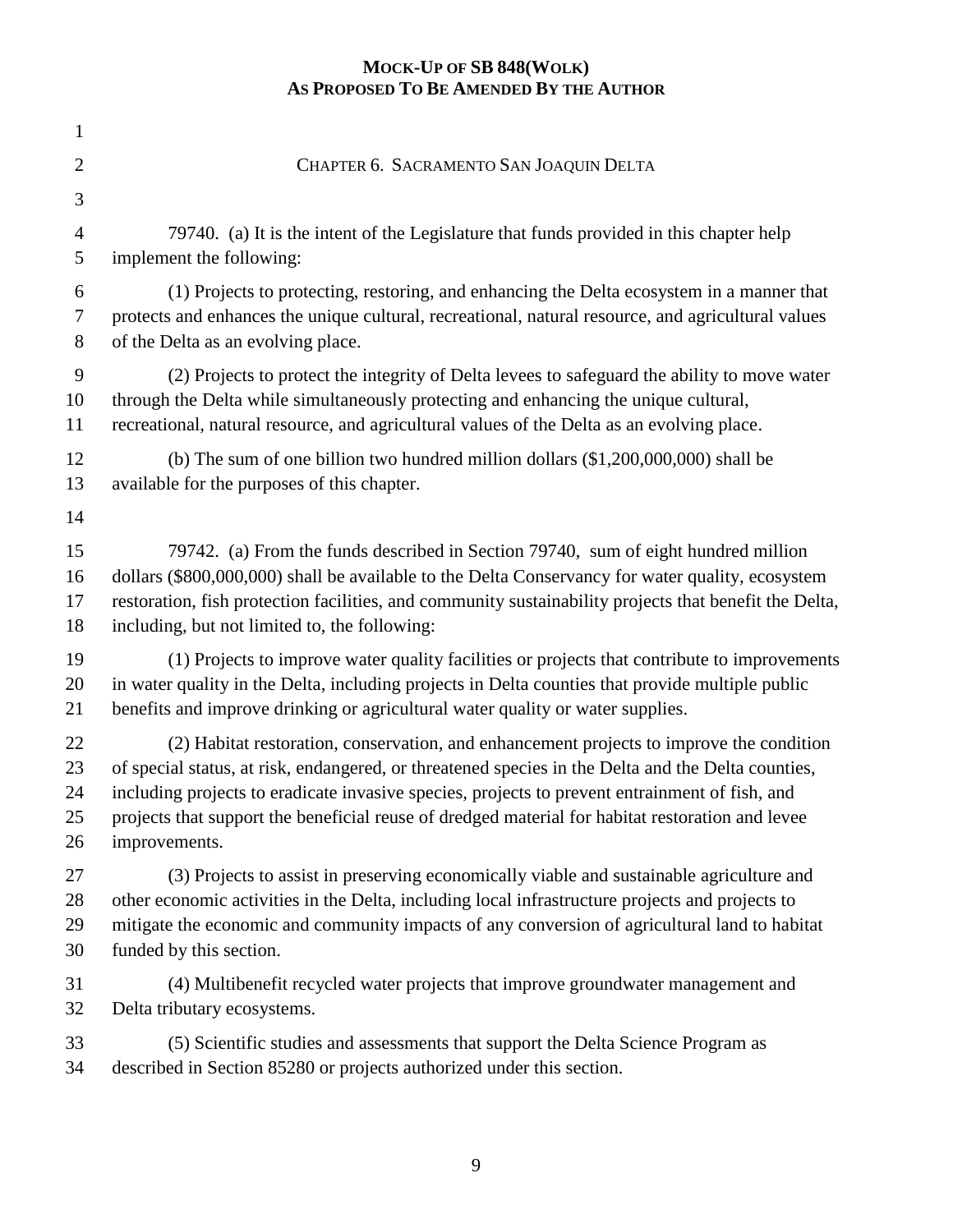| $\mathbf{1}$<br>$\overline{2}$<br>3 | (b) Of the funds provided by this section, not less than five hundred million dollars<br>$(\$500,000,000)$ shall be made available for purposes of paragraphs $(1)$ and $(2)$ of subdivision $(a)$ . |
|-------------------------------------|------------------------------------------------------------------------------------------------------------------------------------------------------------------------------------------------------|
| $\overline{4}$                      | 79744. From the funds described in Section 79740, four hundred million dollars                                                                                                                       |
| 5                                   | (\$400,000,000) shall be available to the department to reduce the risk of levee failure and flood                                                                                                   |
| 6                                   | in the Delta for any of the following:                                                                                                                                                               |
| $\tau$                              | (a) Local assistance under the Delta levee maintenance subventions program under Part 9                                                                                                              |
| $8\,$                               | (commencing with Section 12980) of Division 6, as that part may be amended.                                                                                                                          |
| 9                                   | (b) Special flood protection projects under Chapter 2 (commencing with Section 12310)                                                                                                                |
| 10                                  | of Part 4.8 of Division 6, as that chapter may be amended.                                                                                                                                           |
| 11                                  | (c) Levee improvement projects that increase the resiliency of levees within the Delta to                                                                                                            |
| 12                                  | withstand earthquake, flooding, or sea level rise.                                                                                                                                                   |
| 13                                  | (d) Emergency response and repair projects.                                                                                                                                                          |
| 14                                  |                                                                                                                                                                                                      |
| 15                                  | CHAPTER 7. WATERSHED AND ECOSYSTEM IMPROVEMENT                                                                                                                                                       |
| 16                                  |                                                                                                                                                                                                      |
| 17                                  | 79746. (a) It is the intent of the Legislature that this chapter provide funds to protect and                                                                                                        |
| 18                                  | restore watersheds and urban rivers, and address water quality deficiencies at state parks.                                                                                                          |
| 19                                  | (b) The sum of one billion seven hundred million dollars $(\$1,700,000,000)$ shall be                                                                                                                |
| 20                                  | available for the purposes of this chapter.                                                                                                                                                          |
| 21                                  |                                                                                                                                                                                                      |
| 22                                  | 79748. From the funds described in Section 79746, the sum of five hundred million                                                                                                                    |
| 23                                  | dollars (\$500,000,000) shall be available for water quality, river, and watershed protection and                                                                                                    |
| 24                                  | restoration projects of statewide importance outside of the Delta. Funds provided by this Section                                                                                                    |
| 25                                  | shall be allocated according to the following schedule:                                                                                                                                              |
| 26                                  | (a) Two hundred fifty million dollars $(\$250,000,000)$ to implement the Klamath                                                                                                                     |
| 27                                  | Hydroelectric Settlement Agreement. Of the two hundred fifty million dollars (\$250,000,000),                                                                                                        |
| 28                                  | up to fifty million dollars (\$50,000,000) may be made available for restoration projects in                                                                                                         |
| 29                                  | California pursuant to Klamath Basin Restoration Agreement provided that the full two hundred                                                                                                        |
| 30                                  | fifty million dollars (\$250,000,000) is not needed for dam removal projects.                                                                                                                        |
| 31                                  | (b) One hundred million dollars (\$100,000,000) for projects that help fulfill state                                                                                                                 |
| 32                                  | obligations under the Quantification Settlement Agreement, as defined in subdivision (a) of                                                                                                          |
| 33                                  | Section 1 of Chapter 617 of the Statutes of 2002.                                                                                                                                                    |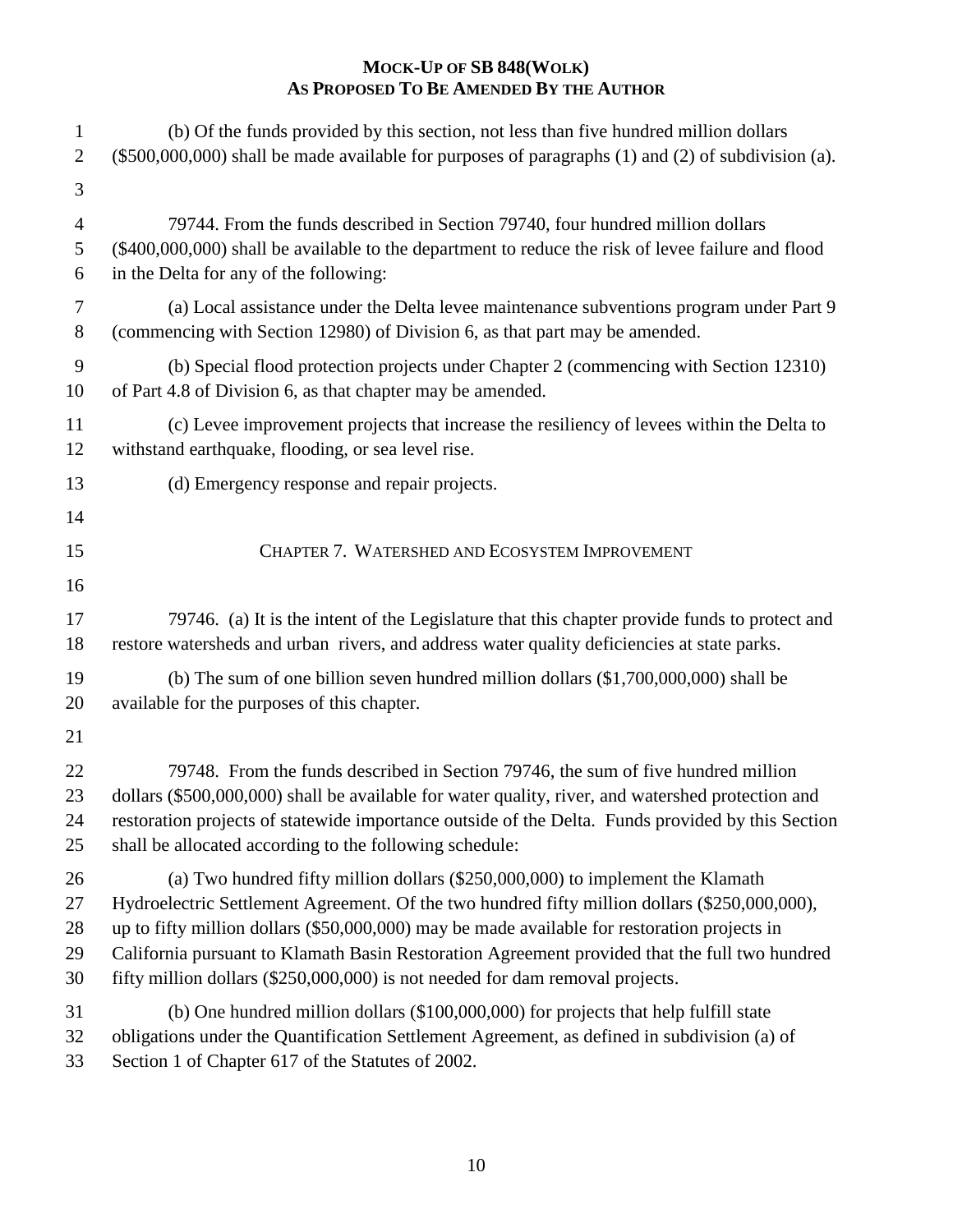| 1<br>$\overline{2}$<br>3 | (c) One hundred million dollars (\$100,000,000) for projects that help fulfill state<br>obligations under the San Joaquin River Restoration Settlement, as described in Part I of Subtitle<br>A of Title X of Public Law 111-11.                                                                                                       |               |
|--------------------------|----------------------------------------------------------------------------------------------------------------------------------------------------------------------------------------------------------------------------------------------------------------------------------------------------------------------------------------|---------------|
| 4<br>5<br>6<br>7         | (d) Fifty million dollars (\$50,000,000) for projects that help fulfill state obligations under<br>the Tahoe Regional Planning Compact pursuant to Section 66800 of the Government Code.<br>Funds provided by this subdivision shall be appropriated pursuant to Title 7.42 (commencing<br>with Section 66905) of the Government Code. |               |
| $8\,$                    |                                                                                                                                                                                                                                                                                                                                        |               |
| 9<br>10<br>11            | 79750. From the funds described in Section 79746, the sum of eight hundred seventy five<br>million dollars (\$875,000,000) shall be for projects that protect and improve California's<br>watersheds, wetlands, forests, and floodplains.                                                                                              |               |
| 12<br>13                 | (a) Funds provided by this Section shall be allocated according to the following<br>schedule:                                                                                                                                                                                                                                          |               |
| 14                       | (1) Baldwin Hills Conservancy                                                                                                                                                                                                                                                                                                          | \$10,000,000  |
| 15                       | (2) California Tahoe Conservancy                                                                                                                                                                                                                                                                                                       | \$30,000,000  |
| 16                       | (3) Coachella Valley Mountains Conservancy                                                                                                                                                                                                                                                                                             | \$20,000,000  |
| 17                       | (4) San Diego River Conservancy                                                                                                                                                                                                                                                                                                        | \$10,000,000  |
| 18                       | (5) San Gabriel & Lower Los Angeles Rivers & Mountains Conservancy                                                                                                                                                                                                                                                                     | \$40,000,000  |
| 19                       | (6) San Joaquin River Conservancy                                                                                                                                                                                                                                                                                                      | \$20,000,000  |
| 20                       | (7) Santa Monica Mountains Conservancy                                                                                                                                                                                                                                                                                                 | \$65,000,000  |
| 21                       | (8) Sierra Nevada Conservancy                                                                                                                                                                                                                                                                                                          | \$65,000,000  |
| 22                       | (9) State Coastal Conservancy                                                                                                                                                                                                                                                                                                          | \$350,000,000 |
| 23                       | (10) Wildlife Conservation Board                                                                                                                                                                                                                                                                                                       | \$215,000,000 |
| 24                       | (11) California Ocean Protection Council                                                                                                                                                                                                                                                                                               | 50,000,000    |
| 25<br>26                 | (b) Of the funds provided to the State Coastal Conservancy by paragraph (9) of<br>subdivision (a), one hundred twenty five million dollars (\$125,000,000) are available as follows:                                                                                                                                                   |               |
| 27<br>28                 | $(1)$ Fifty million dollars (\$50,000,000) shall be available for projects that help restore<br>coastal salmonid populations.                                                                                                                                                                                                          |               |
| 29<br>30<br>31           | (2) Seventy-five million dollars (\$75, 000,000) shall be available for flood control<br>projects on public lands that provide critical flood, water quality, and wetland ecosystem benefits<br>to the San Francisco Bay region.                                                                                                       |               |
| 32                       |                                                                                                                                                                                                                                                                                                                                        |               |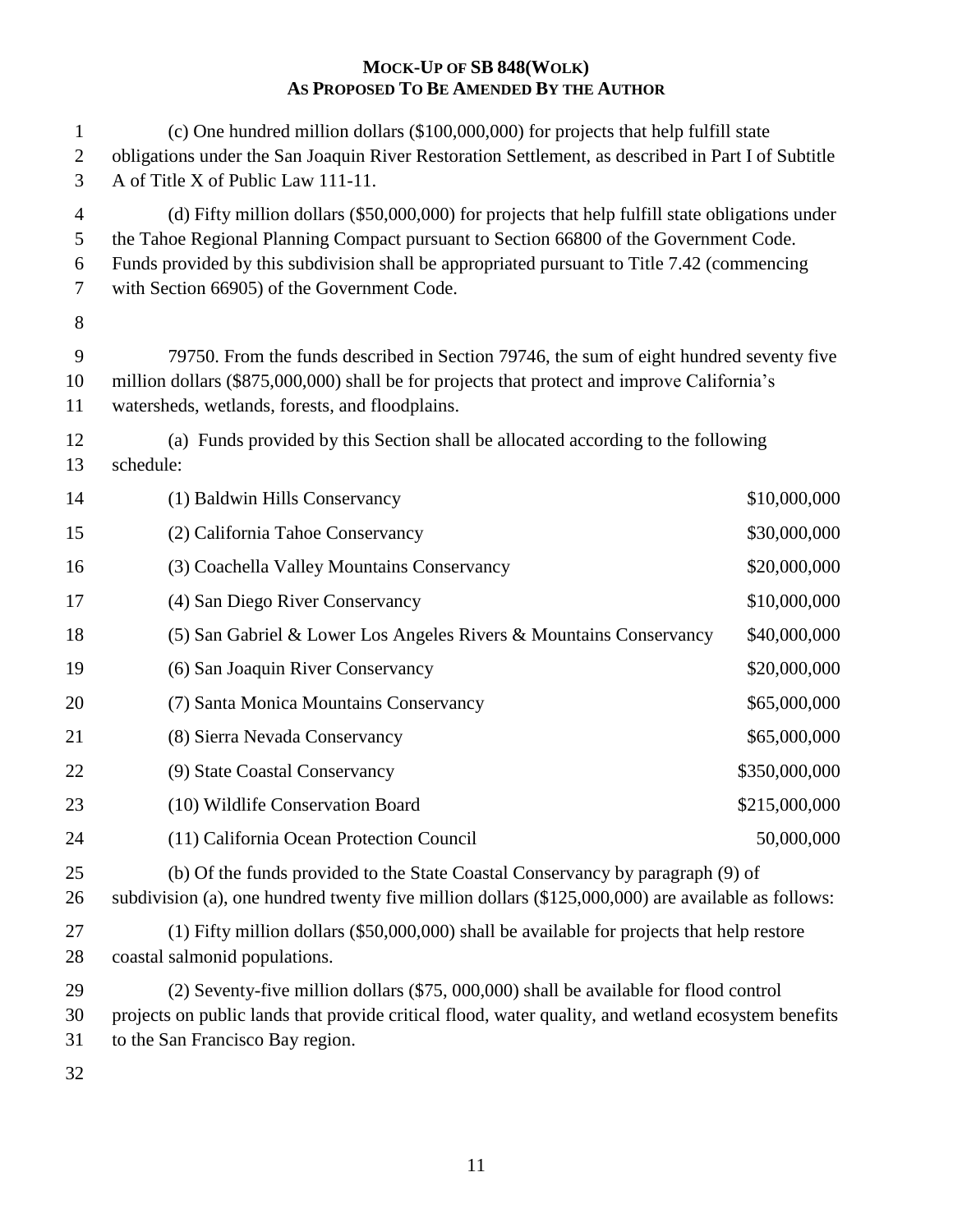| 1<br>$\mathbf{2}$<br>3<br>$\overline{4}$<br>5 | 79752. (a) From the funds described in Section 79746, two hundred fifty million dollars<br>(\$250,000,000) shall be available to the Secretary for Natural Resources for a competitive<br>program to fund multi-benefit watershed and urban rivers enhancement projects in urban<br>watersheds, including watersheds that drain to the San Francisco Bay, that increase regional and<br>local water self-sufficiency and that meet at least two or more of the following objectives:                                                                                                                                                                                                      |
|-----------------------------------------------|-------------------------------------------------------------------------------------------------------------------------------------------------------------------------------------------------------------------------------------------------------------------------------------------------------------------------------------------------------------------------------------------------------------------------------------------------------------------------------------------------------------------------------------------------------------------------------------------------------------------------------------------------------------------------------------------|
| 6                                             | (1) Promote groundwater recharge and water reuse.                                                                                                                                                                                                                                                                                                                                                                                                                                                                                                                                                                                                                                         |
| 7                                             | (2) Reduce energy consumption.                                                                                                                                                                                                                                                                                                                                                                                                                                                                                                                                                                                                                                                            |
| 8                                             | (3) Use soils, plants and natural processes to treat runoff.                                                                                                                                                                                                                                                                                                                                                                                                                                                                                                                                                                                                                              |
| 9                                             | (4) Create or restore native habitat.                                                                                                                                                                                                                                                                                                                                                                                                                                                                                                                                                                                                                                                     |
| 10                                            | (5) Increase regional and local resiliency and adaptability to climate change.                                                                                                                                                                                                                                                                                                                                                                                                                                                                                                                                                                                                            |
| 11<br>12<br>13<br>14<br>15<br>16<br>17        | (b) The program shall be implemented by state conservancies, the wildlife conservation<br>board, or other entities designated by the Natural Resources Agency whose jurisdiction includes<br>urban watersheds. The projects are subject to a plan developed jointly by the conservancies, the<br>wildlife conservation board, or other designated entities in consultation with the Natural<br>Resources Agency. Twenty five percent (25%) of the funds allocated pursuant to this Section<br>shall be available for projects that benefit disadvantaged communities. Up to ten percent (10%)<br>of the funds allocated pursuant to this section shall be available for project planning. |
| 18                                            |                                                                                                                                                                                                                                                                                                                                                                                                                                                                                                                                                                                                                                                                                           |
| 19<br>20<br>21                                | 79754. From the funds described in Section 79746, twenty million dollars (\$20,000,000)<br>shall be available to the Department of Parks and Recreation to address public health deficiencies<br>in drinking water and wastewater quality at state parks.                                                                                                                                                                                                                                                                                                                                                                                                                                 |
| 22                                            |                                                                                                                                                                                                                                                                                                                                                                                                                                                                                                                                                                                                                                                                                           |
| 23<br>24<br>25                                | 79756. (a) From the funds described in Section 79746, thirty million dollars<br>(\$30,000,000) shall be available to the State Water Resources Control Board to fund watershed<br>activities by resources conservation districts.                                                                                                                                                                                                                                                                                                                                                                                                                                                         |
| 26<br>27                                      | (b) To be eligible for funding from this section, the board of a resource conservation<br>district must be appointed by the local county board of supervisors.                                                                                                                                                                                                                                                                                                                                                                                                                                                                                                                            |
| 28                                            |                                                                                                                                                                                                                                                                                                                                                                                                                                                                                                                                                                                                                                                                                           |
| 29<br>30<br>31<br>32<br>33                    | 79758. From the funds described in Section 79746, twenty-five million dollars<br>(\$25,000,000) shall be available to the State Water Resources Control Board for competitive<br>grants for special districts and nonprofit organizations for projects that reduce or manage runoff<br>from agricultural lands for the benefit of surface and groundwater quality.                                                                                                                                                                                                                                                                                                                        |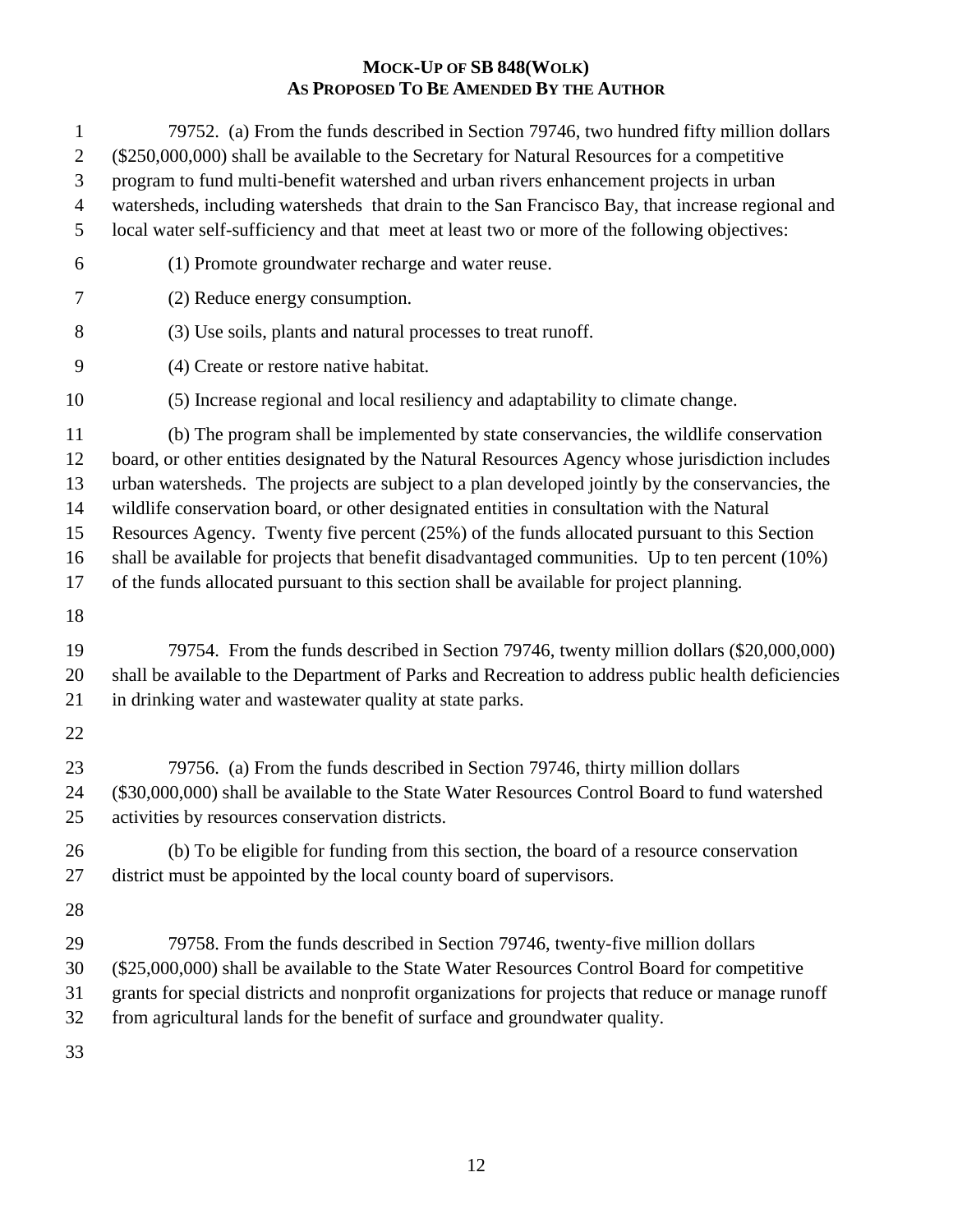| $\mathbf{1}$   | <b>CHAPTER 8. WATER STORAGE PROJECTS</b>                                                             |
|----------------|------------------------------------------------------------------------------------------------------|
| $\overline{2}$ |                                                                                                      |
| 3              | 79760. (a) It is the intent of the Legislature that this chapter provide funds to expand the         |
| 4              | existing capacity to store water in the state.                                                       |
| 5              | (b) The sum of one billion twenty-five million dollars $(\$1,025,000,000)$ shall be available        |
| 6              | for the purposes of this chapter.                                                                    |
| 7              |                                                                                                      |
| 8              | 79762. From the funds described in Section 79760, the sum of one billion dollars                     |
| 9              | $(\$1,000,000,000)$ shall be available to the commission for water storage projects that meet the    |
| 10             | requirements of this section, including all of the following:                                        |
| 11             | (a) Projects shall be selected by the commission through a competitive public process that           |
| 12             | ranks projects based on the expected public benefits received for public investment.                 |
| 13             | (b) Eligible projects consist only of the following:                                                 |
| 14             | (1) Surface storage projects identified in the CALFED Bay-Delta Programmatic Record                  |
| 15             | of Decision, dated August 28, 2000, except that projects at Lake Shasta shall not be eligible.       |
| 16             | (2) Groundwater storage projects and groundwater contamination prevention or                         |
| 17             | remediation projects that create additional groundwater storage capacity.                            |
| 18             | (3) Conjunctive use and reservoir reoperation projects including associated infrastructure.          |
| 19             | (4) Projects that restore the capacity of reservoirs currently impaired by sediment                  |
| 20             | buildup, seismic vulnerability, or other impairment.                                                 |
| 21             | (5) Projects that result in a permanent reduction of water exported from the Delta and a             |
| 22             | transfer of the equivalent water right to instream flow pursuant to Section 1707. Priority shall be  |
| 23             | given to projects that also result in the permanent elimination of irrigation runoff contributing to |
| 24             | salinity in the San Joaquin Valley.                                                                  |
| 25             | (6) Recycled water storage facilities.                                                               |
| 26             | (c) A project within the Delta watershed shall not be funded unless it provides                      |
| 27             | measurable improvements to the Delta ecosystem.                                                      |
| 28             | (d) Funds allocated pursuant to this section may be expended solely for the following                |
| 29             | public benefits:                                                                                     |
| 30             | (1) Ecosystem improvements, including, but not limited to, changing timing of                        |
| 31             | diversions, improvement in flow conditions, temperature, or other benefits that contribute to        |
| 32             | restoration of aquatic ecosystems and native fish and wildlife.                                      |
| 33             | (2) Water quality improvements in the Delta or in other river systems that provide                   |
| 34             | significant public trust resources or that clean up and restore groundwater resources.               |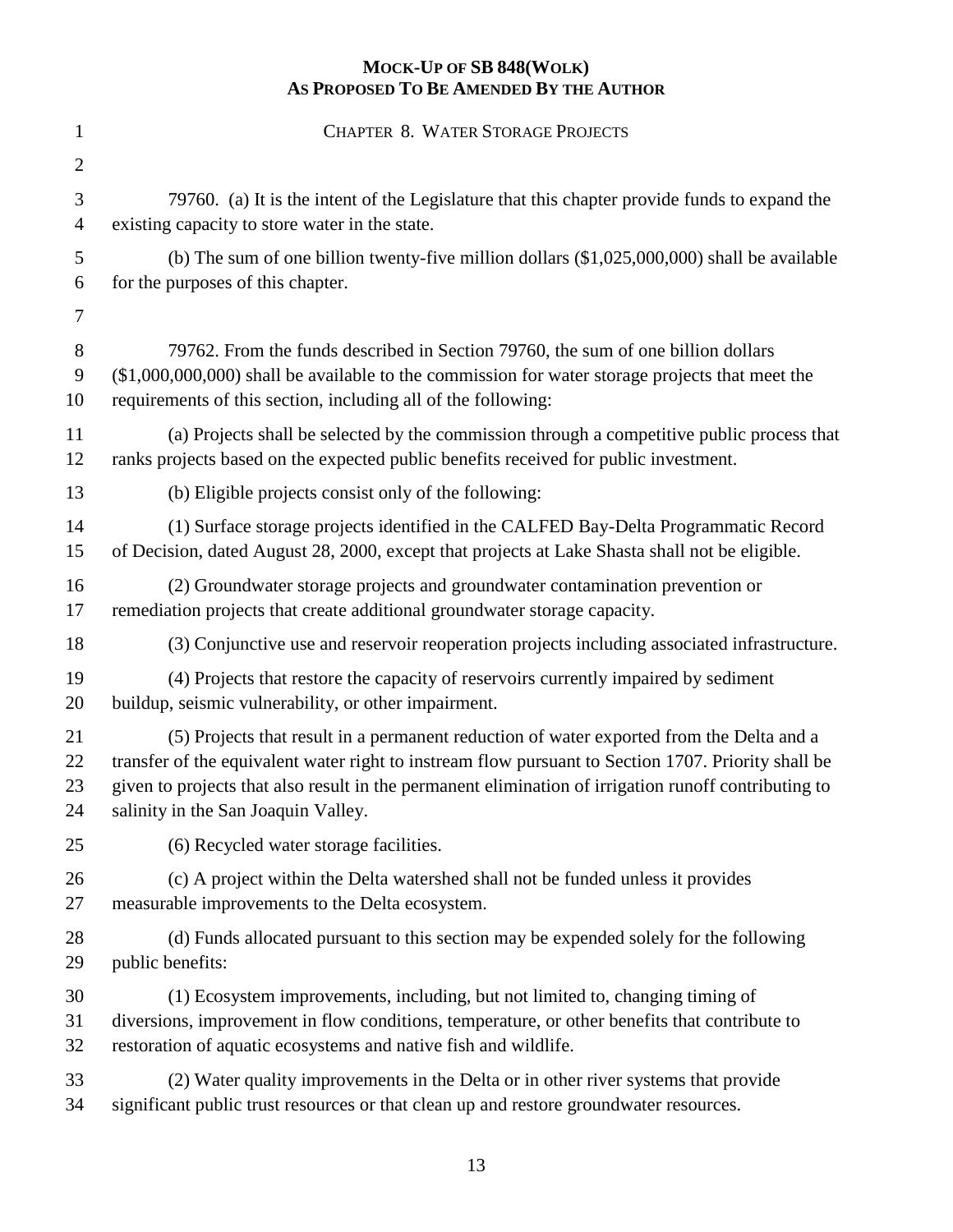| $\mathbf{1}$   | (3) Flood control benefits, including, but not limited to, increases in flood reservation                                                                             |
|----------------|-----------------------------------------------------------------------------------------------------------------------------------------------------------------------|
| $\overline{2}$ | space in existing reservoirs by exchange for existing or increased water storage benefits.                                                                            |
| 3              | (e) The commission, in consultation with the Department of Fish and Wildlife, the state                                                                               |
| $\overline{4}$ | board, and the department, shall develop and adopt, by regulation, methods for quantification                                                                         |
| 5              | and management of public benefits. The regulations shall include priorities and relative                                                                              |
| 6              | environmental value of ecosystem benefits provided by the Department of Fish and Wildlife and                                                                         |
| 7              | the priorities and relative environmental value of water quality benefits as provided by the state                                                                    |
| 8              | board.                                                                                                                                                                |
| $\mathbf{9}$   | (f) Funds shall not be expended pursuant to this chapter for the costs of environmental                                                                               |
| 10             | mitigation measures or compliance obligations except for those associated with providing the                                                                          |
| 11             | public benefits as described in subdivision (d).                                                                                                                      |
| 12             | (g) Any project constructed with funds provided by this Chapter shall be subject to                                                                                   |
| 13             | Section 11590.                                                                                                                                                        |
| 14<br>15<br>16 | 79764. No funds available pursuant to Section 79762 may be allocated to a project until<br>the commission approves the project based on the following determinations: |
| 17             | (a) The commission has adopted the regulations specified in Section 79762 and                                                                                         |
| 18             | specifically quantified and made public the cost of the public benefits associated with the project.                                                                  |
| 19             | (b) The department has entered into a contract with each party that will derive benefits,                                                                             |
| 20             | other than public benefits, from the project that ensures the party will pay its share of the total                                                                   |
| 21             | costs of the project. The benefits available to a party shall be consistent with that party's share of                                                                |
| 22             | total project costs.                                                                                                                                                  |
| 23             | (c) The department has entered into a contract with the Department of Fish and Wildlife                                                                               |
| 24             | and the state board, after those agencies have made a finding that the public benefits of the                                                                         |
| 25             | project for which that agency is responsible meet all the requirements of this chapter, to ensure                                                                     |
| $26\,$         | that public contributions of funds pursuant to this chapter achieve the public benefits identified                                                                    |
| 27             | for the project.                                                                                                                                                      |
| 28             | (d) The commission has held a public hearing for the purposes of providing an                                                                                         |
| 29             | opportunity for the public to review and comment on the information required to be prepared                                                                           |
| 30             | pursuant to this section.                                                                                                                                             |
| 31             | (e) All of the following conditions are met:                                                                                                                          |
| 32             | (1) Feasibility studies have been completed.                                                                                                                          |
| 33             | (2) The commission has found and determined that the project is feasible, is consistent                                                                               |
| 34             | with all applicable laws and regulations, and will advance the long-term objectives of restoring                                                                      |
| 35             | ecological health and improving water management, including the beneficial uses of the Delta.                                                                         |
|                |                                                                                                                                                                       |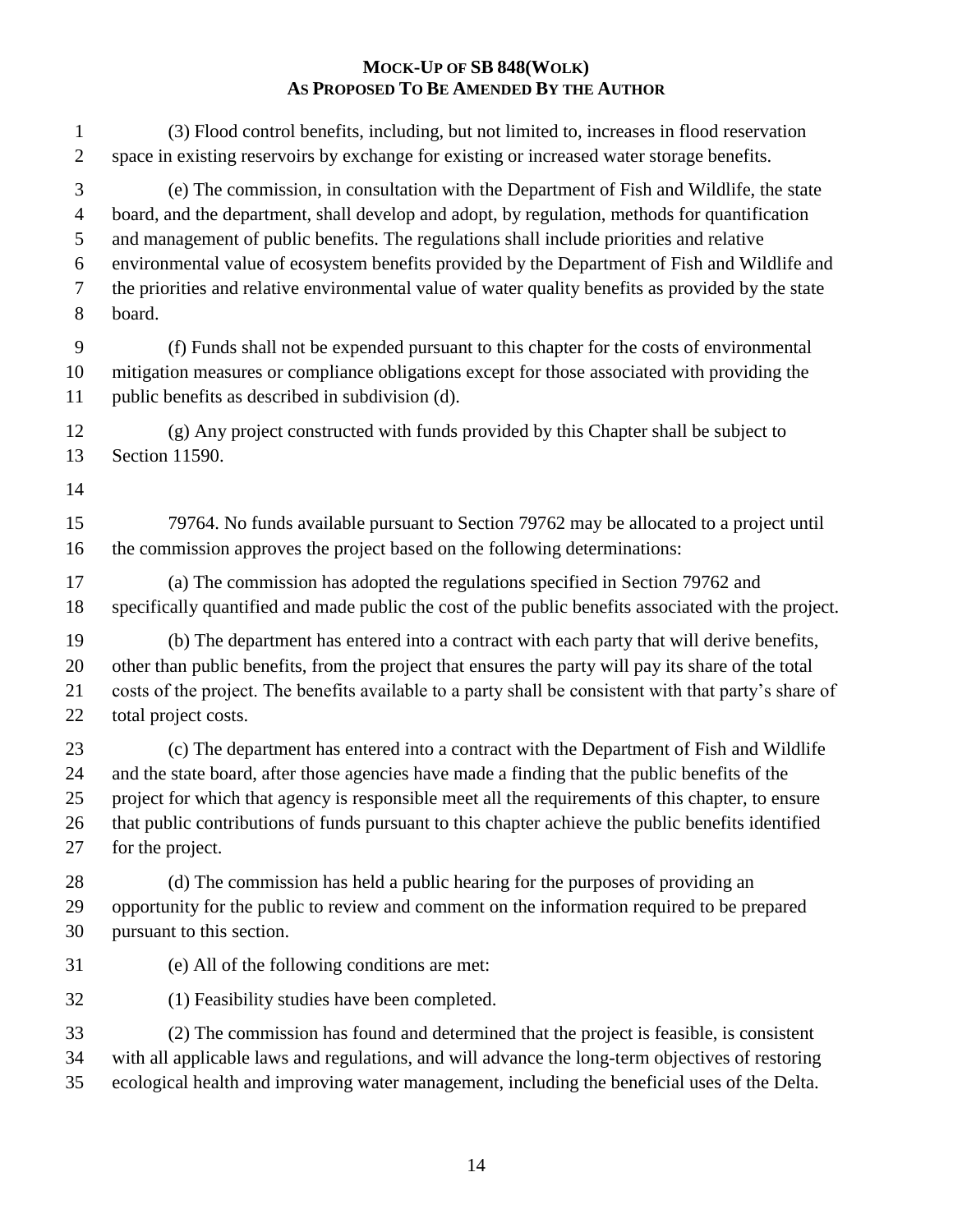| 1<br>$\overline{2}$                          | (3) All environmental documentation has been completed and all other federal, state, and<br>local approvals, certifications, and agreements required to be completed have been obtained.                                                                                                                                                                                                                                                                                                                                                                                                                                               |
|----------------------------------------------|----------------------------------------------------------------------------------------------------------------------------------------------------------------------------------------------------------------------------------------------------------------------------------------------------------------------------------------------------------------------------------------------------------------------------------------------------------------------------------------------------------------------------------------------------------------------------------------------------------------------------------------|
| 3<br>$\overline{4}$<br>5                     | (f) The commission shall submit to the fiscal committees and the appropriate policy<br>committees of the Legislature its findings for each criterion identified in this section for any<br>project funded pursuant to this chapter.                                                                                                                                                                                                                                                                                                                                                                                                    |
| 6                                            |                                                                                                                                                                                                                                                                                                                                                                                                                                                                                                                                                                                                                                        |
| 7<br>$8\,$                                   | 79766. The public benefit cost share of a project funded pursuant to this chapter may not<br>exceed 50 percent of the total cost of the project.                                                                                                                                                                                                                                                                                                                                                                                                                                                                                       |
| 9                                            |                                                                                                                                                                                                                                                                                                                                                                                                                                                                                                                                                                                                                                        |
| 10<br>11<br>12<br>13<br>14                   | 79768. From the funds described in Section 79760, the sum of twenty-five million dollars<br>$(\$25,000,000)$ shall be available to the department for studying the feasibility of additional<br>surface storage projects. Funds provided by this section are not available to study the feasibility<br>of any storage project identified in the CALFED Bay-Delta Programmatic Record of Decision,<br>dated August 28, 2000.                                                                                                                                                                                                            |
| 15                                           |                                                                                                                                                                                                                                                                                                                                                                                                                                                                                                                                                                                                                                        |
| 16                                           | <b>CHAPTER 9. GENERAL PROVISIONS</b>                                                                                                                                                                                                                                                                                                                                                                                                                                                                                                                                                                                                   |
| 17                                           |                                                                                                                                                                                                                                                                                                                                                                                                                                                                                                                                                                                                                                        |
| 18<br>19<br>20<br>21                         | 79770. The proceeds of bonds issued and sold pursuant to this division shall be deposited<br>in the Safe Drinking Water, Water Quality, and Water Supply Fund of 2014, which is hereby<br>created in the State Treasury. Moneys in the fund shall be available, upon appropriation by the<br>Legislature, in the manner and for the purposes set forth in this division.                                                                                                                                                                                                                                                               |
| 22                                           |                                                                                                                                                                                                                                                                                                                                                                                                                                                                                                                                                                                                                                        |
| 23<br>24<br>25                               | 79772. An amount that equals not more than 5 percent of the funds allocated for a<br>program pursuant to this division may be used to pay the administrative costs of that program.                                                                                                                                                                                                                                                                                                                                                                                                                                                    |
| 26<br>27<br>28<br>29<br>30<br>31<br>32<br>33 | 79774. Up to 10 percent of funds allocated for each program funded by this division may<br>be used to finance planning and monitoring necessary for the successful design, selection, and<br>implementation of the projects authorized under that program. This section shall not otherwise<br>restrict funds ordinarily used by an agency for "preliminary plans," "working drawings," and<br>"construction" as defined in the annual Budget Act for a capital outlay project or grant project.<br>Water quality monitoring shall be integrated into the surface water ambient monitoring program<br>administered by the state board. |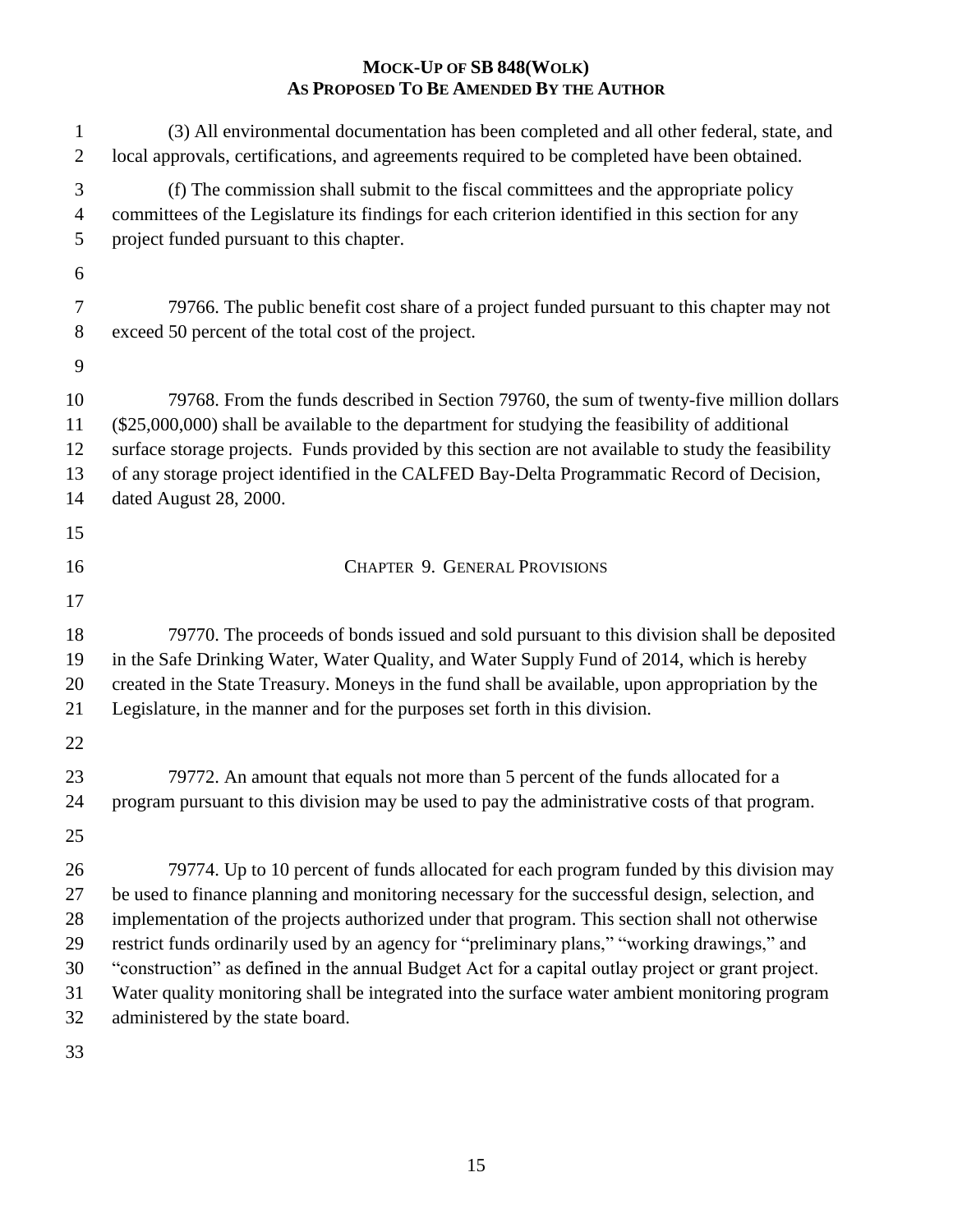79776. Chapter 3.5 (commencing with Section 11340) of Part 1 of Division 3 of Title 2 of the Government Code does not apply to the development or implementation of programs or projects authorized or funded under this division other than Chapter 6 (commencing with Section 79760).

 79778. (a) Prior to disbursing grants pursuant to this division, each state agency that is required to administer a competitive grant program under this division shall develop project solicitation and evaluation guidelines. The guidelines may include a limitation on the dollar amount of grants to be awarded.

 (b) Prior to disbursing grants, the state agency shall conduct three public meetings to consider public comments prior to finalizing the guidelines. The state agency shall publish the draft solicitation and evaluation guidelines on its Internet Web site at least 30 days before the public meetings. One meeting shall be conducted at a location in northern California, one meeting shall be conducted at a location in the central valley of California, and one meeting shall be conducted at a location in southern California. Upon adoption, the state agency shall transmit copies of the guidelines to the fiscal committees and the appropriate policy committees of the Legislature.

 (c) Projects funded with proceeds from this division shall promote state planning priorities consistent with the provisions of Section 65041.1 of the Government Code and sustainable communities' strategies consistent with the provisions of subparagraph (B) of paragraph (2) of subdivision (b) of Section 65080 of the Government Code.

22 (d) To the extent feasible, in implementing Section 79742, the Delta Conservancy shall seek to achieve wildlife conservation objectives through projects on public lands or voluntary projects on private lands. Funds available pursuant Section 79742 may be used, in consultation with the Department of Fish and Wildlife, for payments to landowners for the creation of measurable habitat improvements or other improvements to the condition of endangered or threatened species. The Delta Conservancy may develop and implement a competitive habitat credit exchange mechanism in order to maximize voluntary landowner participation in projects that provide measurable habitat or species improvements in the Delta. These funds shall not be used to subsidize or decrease the mitigation obligations of any party.

 (e) In implementing Section 79742, the Delta Conservancy shall coordinate, cooperate, and consult with the city or county in which a grant is proposed to be expended or an interest in real property is proposed to be acquired and with the Delta Protection Commission. Acquisitions pursuant to Section 79742 shall be from willing sellers only.

 (f) In implementing Section 79742, the Delta Conservancy shall require grantees to demonstrate how local economic impacts, including impacts related to the loss of agricultural lands, will be mitigated.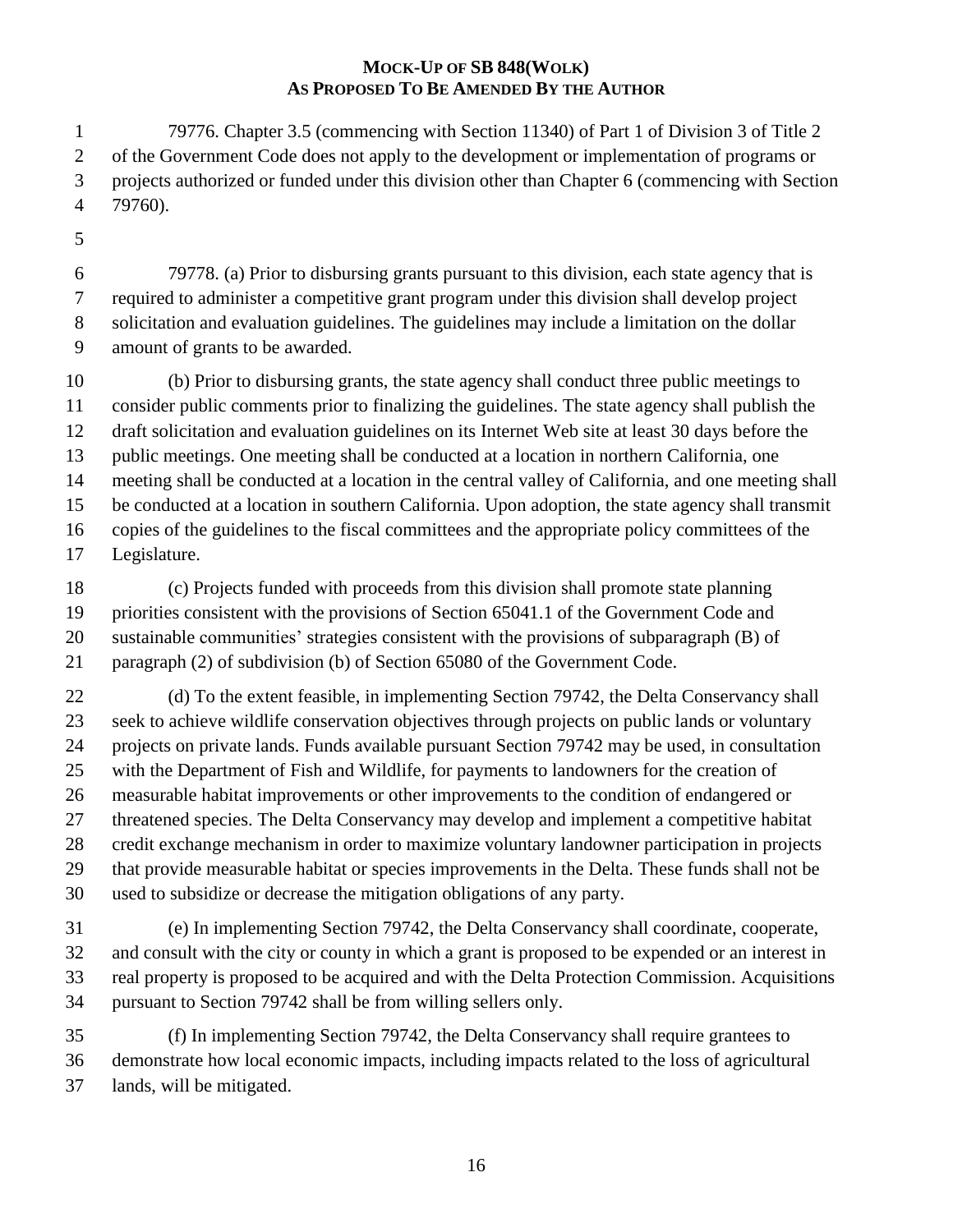| $\mathbf{1}$                                | (g) Funds provided by this division shall not be used to acquire land via eminent domain.                                                                                                                                                                                                                                                                                                                                                                                                                                                                      |
|---------------------------------------------|----------------------------------------------------------------------------------------------------------------------------------------------------------------------------------------------------------------------------------------------------------------------------------------------------------------------------------------------------------------------------------------------------------------------------------------------------------------------------------------------------------------------------------------------------------------|
| $\overline{2}$                              | Funds from this division may be used to acquire property from willing sellers.                                                                                                                                                                                                                                                                                                                                                                                                                                                                                 |
| 3                                           | (h) Restoration and ecosystem protection projects funded by this division shall use the                                                                                                                                                                                                                                                                                                                                                                                                                                                                        |
| $\overline{4}$                              | services of the California Conservation Corps or certified community conservation corps, as                                                                                                                                                                                                                                                                                                                                                                                                                                                                    |
| 5                                           | defined in Section 14507.5 of the Public Resources Code, whenever feasible.                                                                                                                                                                                                                                                                                                                                                                                                                                                                                    |
| 6<br>$\tau$<br>$8\,$<br>9<br>10<br>11<br>12 | (i) It is the intent of the Legislature that California's working agricultural landscapes be<br>preserved wherever possible. To the extent feasible, watershed objectives included in this<br>division should be achieved through use of conservation easements and voluntary landowner<br>participation, including, but not limited to, the use of easements pursuant to Division 10.4<br>(commencing with Section 10330) and Division 10.2 (commencing with Section 10200) of the<br>Public Resources Code and voluntary habitat credit exchange mechanisms. |
| 13                                          | 79780. It is the intent of the people that:                                                                                                                                                                                                                                                                                                                                                                                                                                                                                                                    |
| 14                                          | (a) The investment of public funds pursuant to this division result in public benefits.                                                                                                                                                                                                                                                                                                                                                                                                                                                                        |
| 15                                          | (b) Special consideration be given to projects that employ new or innovative technology                                                                                                                                                                                                                                                                                                                                                                                                                                                                        |
| 16                                          | or practices, including decision support tools that demonstrate the multiple benefits of integration                                                                                                                                                                                                                                                                                                                                                                                                                                                           |
| 17                                          | of multiple jurisdictions, including, but not limited to, water supply, flood control, land use, and                                                                                                                                                                                                                                                                                                                                                                                                                                                           |
| 18                                          | sanitation.                                                                                                                                                                                                                                                                                                                                                                                                                                                                                                                                                    |
| 19                                          |                                                                                                                                                                                                                                                                                                                                                                                                                                                                                                                                                                |
| 20                                          | 79782. The State Auditor shall annually conduct a programmatic review and an audit of                                                                                                                                                                                                                                                                                                                                                                                                                                                                          |
| 21                                          | expenditures from the fund. The State Auditor shall report its findings annually on or before                                                                                                                                                                                                                                                                                                                                                                                                                                                                  |
| 22                                          | March 1 to the Governor and the Legislature, and shall make the findings available to the public.                                                                                                                                                                                                                                                                                                                                                                                                                                                              |
| 23                                          |                                                                                                                                                                                                                                                                                                                                                                                                                                                                                                                                                                |
| 24                                          | 79784. (a) Funds provided by this division shall not be used to support or pay for the                                                                                                                                                                                                                                                                                                                                                                                                                                                                         |
| 25                                          | costs of environmental mitigation measures or compliance obligations of any party except as part                                                                                                                                                                                                                                                                                                                                                                                                                                                               |
| 26                                          | of the environmental mitigation costs of projects financed by this division. Funds provided by                                                                                                                                                                                                                                                                                                                                                                                                                                                                 |
| 27                                          | this division may be used for environmental enhancements or other public benefits.                                                                                                                                                                                                                                                                                                                                                                                                                                                                             |
| 28                                          | (b) Funds provided by this division shall not be expended for the acquisition or transfer                                                                                                                                                                                                                                                                                                                                                                                                                                                                      |
| 29                                          | of water rights except for a permanent dedication of water approved in accordance with Section                                                                                                                                                                                                                                                                                                                                                                                                                                                                 |
| 30                                          | 1707 where the state board specifies that the water is in addition to water that is required for                                                                                                                                                                                                                                                                                                                                                                                                                                                               |
| 31                                          | regulatory requirements as provided in subdivision (c) of Section 1707. The requirement that a                                                                                                                                                                                                                                                                                                                                                                                                                                                                 |
| 32                                          | dedication of water be permanent shall not preclude the expenditure of funds provided by this                                                                                                                                                                                                                                                                                                                                                                                                                                                                  |
| 33                                          | division for the initiation of the dedication as a short-term or temporary urgency change, that is                                                                                                                                                                                                                                                                                                                                                                                                                                                             |
| 34                                          | approved in accordance with Section 1707 and either Chapter 6.6 (commencing with Section                                                                                                                                                                                                                                                                                                                                                                                                                                                                       |
| 35                                          | 1435) of, or Chapter 10.5 (commencing with Section 1725) of, Part 2 of Division 2, during the                                                                                                                                                                                                                                                                                                                                                                                                                                                                  |
|                                             |                                                                                                                                                                                                                                                                                                                                                                                                                                                                                                                                                                |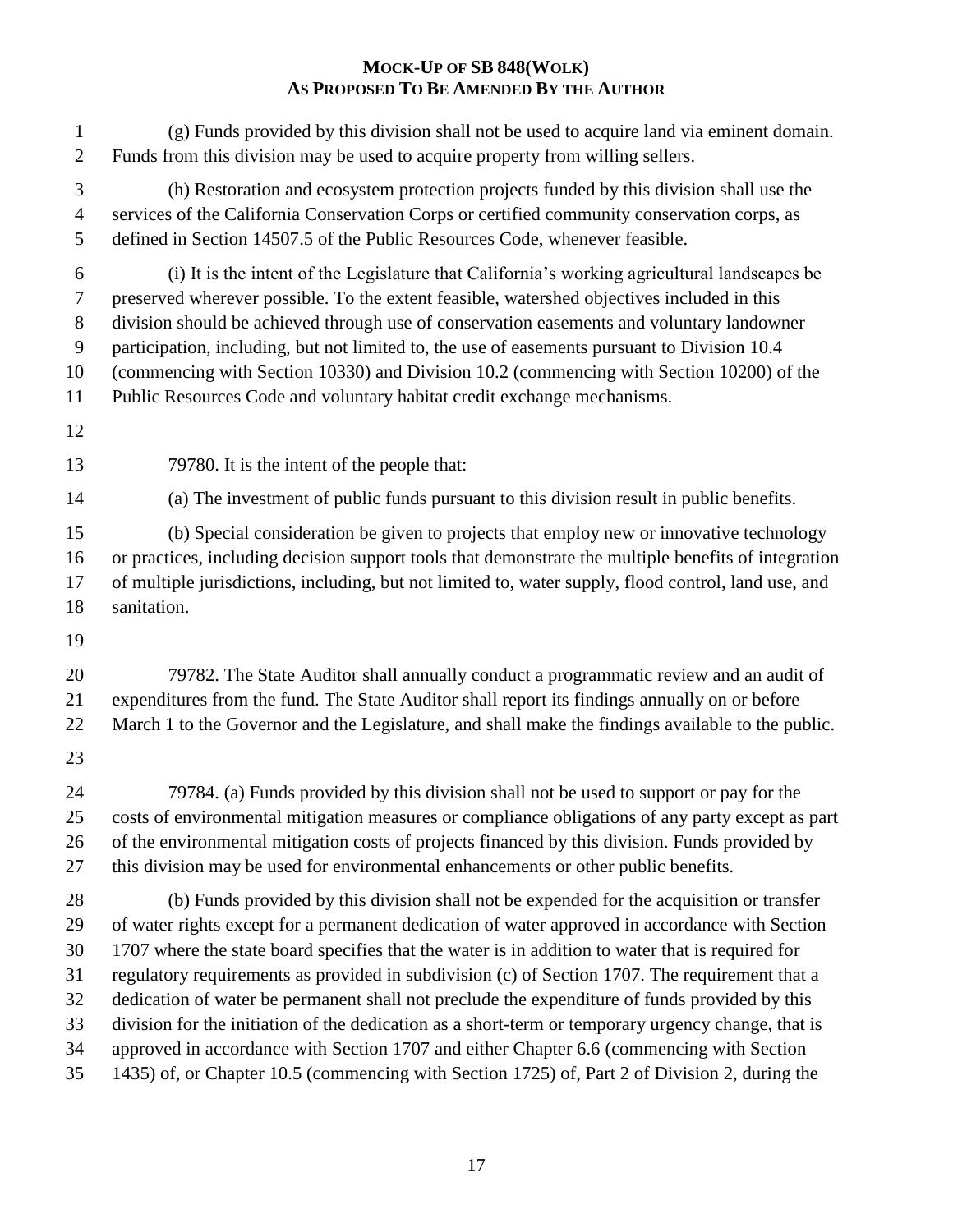| $\mathbf{1}$                           | period required to prepare any environmental documentation and for approval of permanent                                                                                                                                                                                                                                                                                                                                                                                                                                                                                 |
|----------------------------------------|--------------------------------------------------------------------------------------------------------------------------------------------------------------------------------------------------------------------------------------------------------------------------------------------------------------------------------------------------------------------------------------------------------------------------------------------------------------------------------------------------------------------------------------------------------------------------|
| $\overline{2}$                         | dedication.                                                                                                                                                                                                                                                                                                                                                                                                                                                                                                                                                              |
| 3                                      |                                                                                                                                                                                                                                                                                                                                                                                                                                                                                                                                                                          |
| $\overline{4}$                         | 79786. Funds provided by this division shall not be expended to pay costs associated with                                                                                                                                                                                                                                                                                                                                                                                                                                                                                |
| 5                                      | design, construction, operation, maintenance, or mitigation of new Delta conveyance facilities.                                                                                                                                                                                                                                                                                                                                                                                                                                                                          |
| 6                                      |                                                                                                                                                                                                                                                                                                                                                                                                                                                                                                                                                                          |
| 7                                      | 79788. The Legislature may enact legislation necessary to implement programs funded                                                                                                                                                                                                                                                                                                                                                                                                                                                                                      |
| 8                                      | by this division.                                                                                                                                                                                                                                                                                                                                                                                                                                                                                                                                                        |
| 9                                      |                                                                                                                                                                                                                                                                                                                                                                                                                                                                                                                                                                          |
| 10<br>11<br>12<br>13<br>14<br>15<br>16 | 79790. Eligible applicants under this division are public agencies, nonprofit<br>organizations, public utilities, mutual water companies, and Indian tribes having a federally<br>recognized governing body carrying out substantial governmental duties in and powers over any<br>area. To be eligible for funding under this division, a project proposed by a public utility that is<br>regulated by the Public Utilities Commission or a mutual water company shall have a clear and<br>definite public purpose and shall benefit the customers of the water system. |
| 17                                     | 79792. (a) This division does not diminish, impair, or otherwise affect in any manner                                                                                                                                                                                                                                                                                                                                                                                                                                                                                    |
| 18                                     | whatsoever any area of origin, watershed of origin, county of origin, or any other water rights                                                                                                                                                                                                                                                                                                                                                                                                                                                                          |
| 19                                     | protections, including, but not limited to, rights to water appropriated prior to December 19,                                                                                                                                                                                                                                                                                                                                                                                                                                                                           |
| 20                                     | 1914, provided under the law. This division does not limit or otherwise affect the application of                                                                                                                                                                                                                                                                                                                                                                                                                                                                        |
| 21                                     | Article 1.7 (commencing with Section 1215) of Chapter 1 of Part 2 of Division 2, Sections                                                                                                                                                                                                                                                                                                                                                                                                                                                                                |
| 22                                     | 10505, 10505.5, 11128, 11460, 11461, 11462, and 11463, and Sections 12200 to 12220,                                                                                                                                                                                                                                                                                                                                                                                                                                                                                      |
| 23                                     | inclusive.                                                                                                                                                                                                                                                                                                                                                                                                                                                                                                                                                               |
| 24                                     | (b) For the purposes of this division, an area that utilizes water that has been diverted and                                                                                                                                                                                                                                                                                                                                                                                                                                                                            |
| 25                                     | conveyed from the Sacramento River hydrologic region, for use outside the Sacramento River                                                                                                                                                                                                                                                                                                                                                                                                                                                                               |
| 26                                     | hydrologic region or the Delta, shall not be deemed to be immediately adjacent thereto or                                                                                                                                                                                                                                                                                                                                                                                                                                                                                |
| 27                                     | capable of being conveniently supplied with water therefrom by virtue or on account of the                                                                                                                                                                                                                                                                                                                                                                                                                                                                               |
| 28                                     | diversion and conveyance of that water through facilities that may be constructed for that                                                                                                                                                                                                                                                                                                                                                                                                                                                                               |
| 29                                     | purpose after January 1, 2014.                                                                                                                                                                                                                                                                                                                                                                                                                                                                                                                                           |
| 30                                     | (c) Nothing in this division supersedes, limits, or otherwise modifies the applicability of                                                                                                                                                                                                                                                                                                                                                                                                                                                                              |
| 31                                     | Chapter 10 (commencing with Section 1700) of Part 2 of Division 2, including petitions related                                                                                                                                                                                                                                                                                                                                                                                                                                                                           |
| 32                                     | to any new conveyance constructed or operated in accordance with Chapter 2 (commencing with                                                                                                                                                                                                                                                                                                                                                                                                                                                                              |
| 33                                     | Section 85320) of Part 4 of Division 35.                                                                                                                                                                                                                                                                                                                                                                                                                                                                                                                                 |
| 34                                     | (d) Unless otherwise expressly provided, nothing in this division supersedes, reduces, or                                                                                                                                                                                                                                                                                                                                                                                                                                                                                |
| 35                                     | otherwise affects existing legal protections, both procedural and substantive, relating to the state                                                                                                                                                                                                                                                                                                                                                                                                                                                                     |

board's regulation of diversion and use of water, including, but not limited to, water right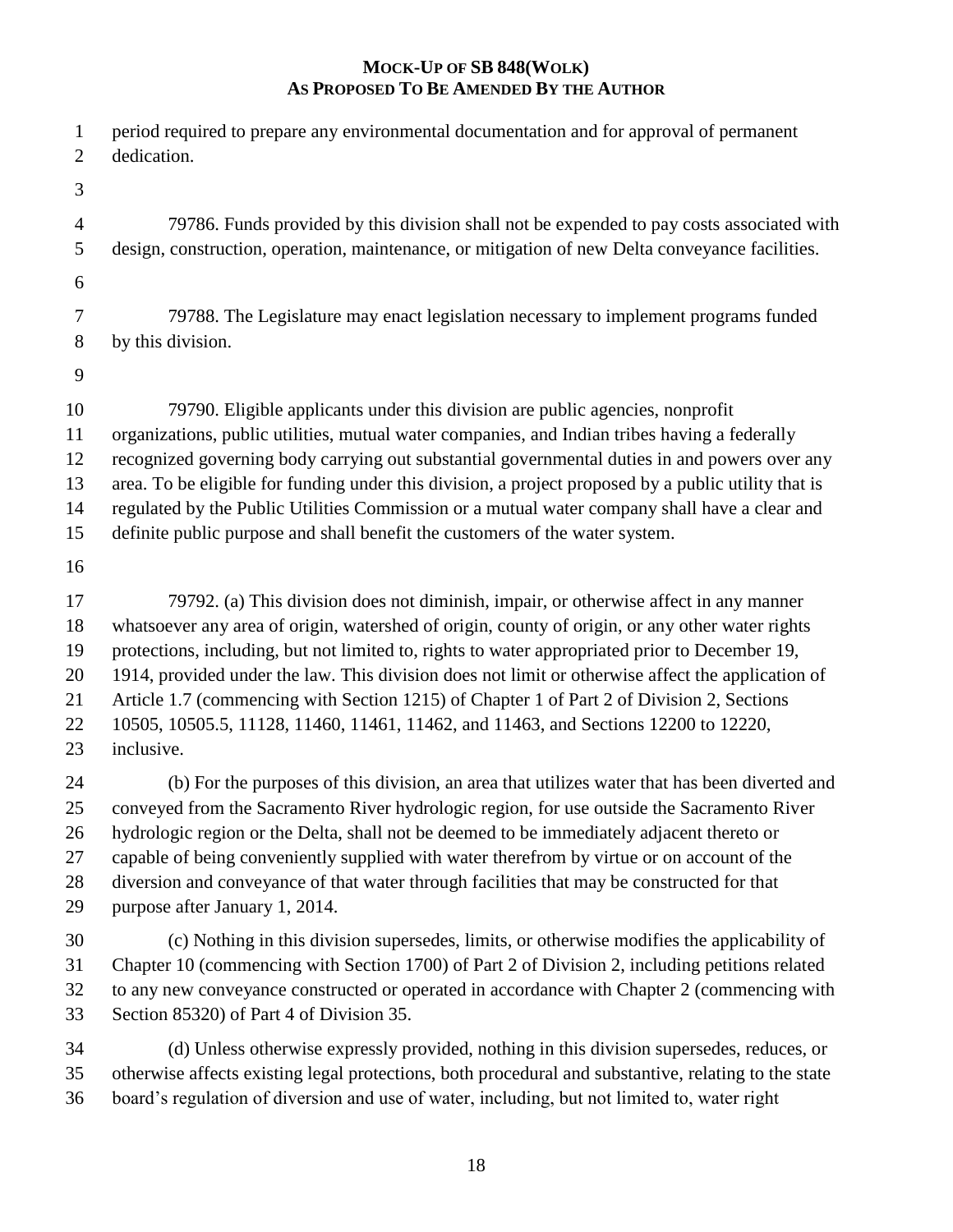| $\mathbf{1}$                     | priorities, the protection provided to municipal interests by Sections 106 and 106.5, and changes                                                                                                                                                                                                                                                            |
|----------------------------------|--------------------------------------------------------------------------------------------------------------------------------------------------------------------------------------------------------------------------------------------------------------------------------------------------------------------------------------------------------------|
| $\overline{2}$                   | in water rights. Nothing in this division expands or otherwise alters the state board's existing                                                                                                                                                                                                                                                             |
| $\mathfrak{Z}$                   | authority to regulate the diversion and use of water or the courts' existing concurrent jurisdiction                                                                                                                                                                                                                                                         |
| $\overline{4}$                   | over California water rights.                                                                                                                                                                                                                                                                                                                                |
| $\mathfrak{S}$                   | (e) Nothing in this division limits or otherwise affects the application of Chapter 2                                                                                                                                                                                                                                                                        |
| 6                                | (commencing with Section 85320) of Part 4 of Division 35.                                                                                                                                                                                                                                                                                                    |
| $\tau$                           | (f) Nothing in this division shall be construed to affect the California Wild and Scenic                                                                                                                                                                                                                                                                     |
| $8\,$                            | Rivers Act (Chapter 1.4 (commencing with Section 5093.50) of Division 5 of the Public                                                                                                                                                                                                                                                                        |
| 9                                | Resources Code) and funds available pursuant to this division shall not be available for any                                                                                                                                                                                                                                                                 |
| 10                               | project that could have an adverse effect on the free flowing condition of a wild and scenic river                                                                                                                                                                                                                                                           |
| 11                               | or any other river afforded protections pursuant to the California Wild and Scenic Rivers Act.                                                                                                                                                                                                                                                               |
| 12<br>13<br>14<br>15<br>16<br>17 | 79794. Unless explicitly exempted by this Act, all funds provided by this Act shall be<br>administered and expended pursuant to existing law, as that law may be amended. This includes,<br>but is not limited to, all provisions of the Sacramento-San Joaquin Delta Reform Act of 2009<br>(Division 35 (commencing with Section 85000) of the Water Code). |
| 18                               | <b>CHAPTER 10. FISCAL PROVISIONS</b>                                                                                                                                                                                                                                                                                                                         |
| 19                               |                                                                                                                                                                                                                                                                                                                                                              |
| 20                               | 79820. (a) Bonds in the total amount of six billion eight hundred twenty-five million                                                                                                                                                                                                                                                                        |
| 21                               | dollars (\$6,825,000,000), or so much thereof as is necessary, not including the amount of any                                                                                                                                                                                                                                                               |
| 22                               | refunding bonds issued in accordance with Section 79840 may be issued and sold to provide a                                                                                                                                                                                                                                                                  |
| 23                               | fund to be used for carrying out the purposes expressed in this division and to reimburse the                                                                                                                                                                                                                                                                |
| 24                               | General Obligation Bond Expense Revolving Fund pursuant to Section 16724.5 of the                                                                                                                                                                                                                                                                            |
| 25                               | Government Code. The bonds, when sold, shall be and constitute a valid and binding obligation                                                                                                                                                                                                                                                                |
| 26                               | of the State of California, and the full faith and credit of the State of California is hereby pledged                                                                                                                                                                                                                                                       |
| 27                               | for the punctual payment of both principal of, and interest on, the bonds as the principal and                                                                                                                                                                                                                                                               |
| 28                               | interest become due and payable.                                                                                                                                                                                                                                                                                                                             |
| 29                               | (b) The Treasurer shall sell the bonds authorized by the committee pursuant to this                                                                                                                                                                                                                                                                          |
| 30                               | section. The bonds shall be sold upon the terms and conditions specified in a resolution to be                                                                                                                                                                                                                                                               |
| 31                               | adopted by the committee pursuant to Section 16731 of the Government Code.                                                                                                                                                                                                                                                                                   |
| 32                               |                                                                                                                                                                                                                                                                                                                                                              |
| 33                               | 79822. The bonds authorized by this division shall be prepared, executed, issued, sold,                                                                                                                                                                                                                                                                      |
| 34                               | paid, and redeemed as provided in the State General Obligation Bond Law (Chapter 4                                                                                                                                                                                                                                                                           |
| 35                               | (commencing with Section 16720) of Part 3 of Division 4 of Title 2 of the Government Code),                                                                                                                                                                                                                                                                  |
| 36                               | and all of the provisions of that law apply to the bonds and to this division and are hereby                                                                                                                                                                                                                                                                 |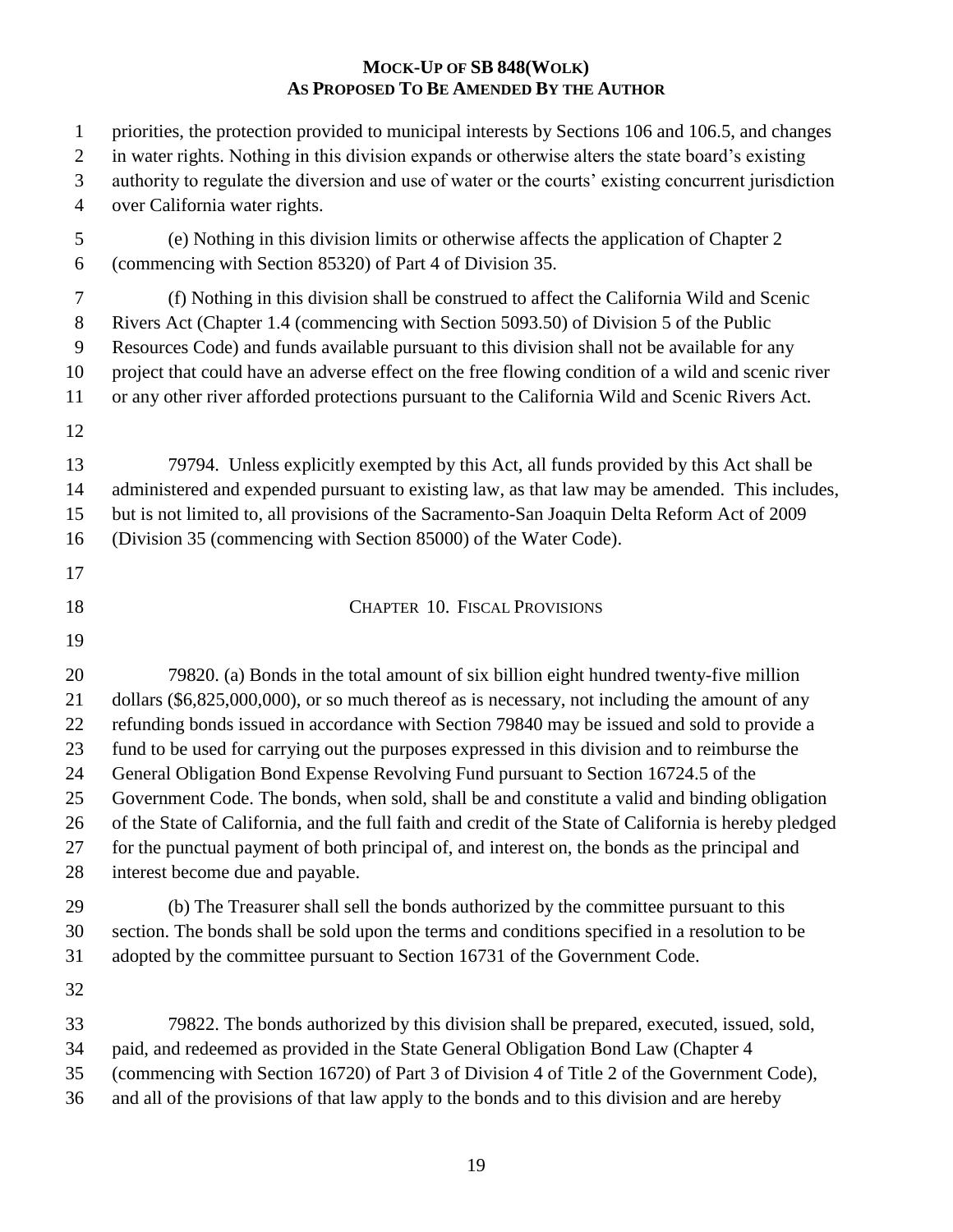incorporated in this division as though set forth in full in this division, except subdivisions (a)

- and (b) of Section 16727 of the Government Code.
- 

 79824. (a) Solely for the purpose of authorizing the issuance and sale pursuant to the State General Obligation Bond Law (Chapter 4 (commencing with Section 16720) of Part 3 of Division 4 of Title 2 of the Government Code) of the bonds authorized by this division, the Safe Drinking Water, Water Quality, and Water Supply Finance Committee is hereby created. For purposes of this division, the Safe Drinking Water, Water Quality, and Water Supply Finance Committee is "the committee" as that term is used in the State General Obligation Bond Law. The committee consists of the Director of Finance, the Treasurer, the Controller, the Director of Water Resources, and the Secretary of the Natural Resources Agency, or their designated representatives. The Treasurer shall serve as chairperson of the committee. A majority of the committee may act for the committee. (b) For purposes of the State General Obligation Bond Law, the Department of Water Resources is designated the "board." 17 79826. The committee shall determine whether or not it is necessary or desirable to issue bonds authorized pursuant to this division in order to carry out the actions specified in this division and, if so, the amount of bonds to be issued and sold. Successive issues of bonds may be authorized and sold to carry out those actions progressively, and it is not necessary that all of the bonds authorized to be issued be sold at any one time. 79828. There shall be collected each year and in the same manner and at the same time as 24 other state revenue is collected, in addition to the ordinary revenues of the state, a sum in an amount required to pay the principal of, and interest on, the bonds each year. It is the duty of all officers charged by law with any duty in regard to the collection of the revenue to do and perform each and every act that is necessary to collect that additional sum. 79830. Notwithstanding Section 13340 of the Government Code, there is hereby appropriated from the General Fund in the State Treasury, for the purposes of this division, an amount that will equal the total of the following: (a) The sum annually necessary to pay the principal of, and interest on, bonds issued and sold pursuant to this division, as the principal and interest become due and payable. (b) The sum necessary to carry out Section 79832, appropriated without regard to fiscal years. 79832. For the purposes of carrying out this division, the Director of Finance may authorize the withdrawal from the General Fund of an amount not to exceed the amount of the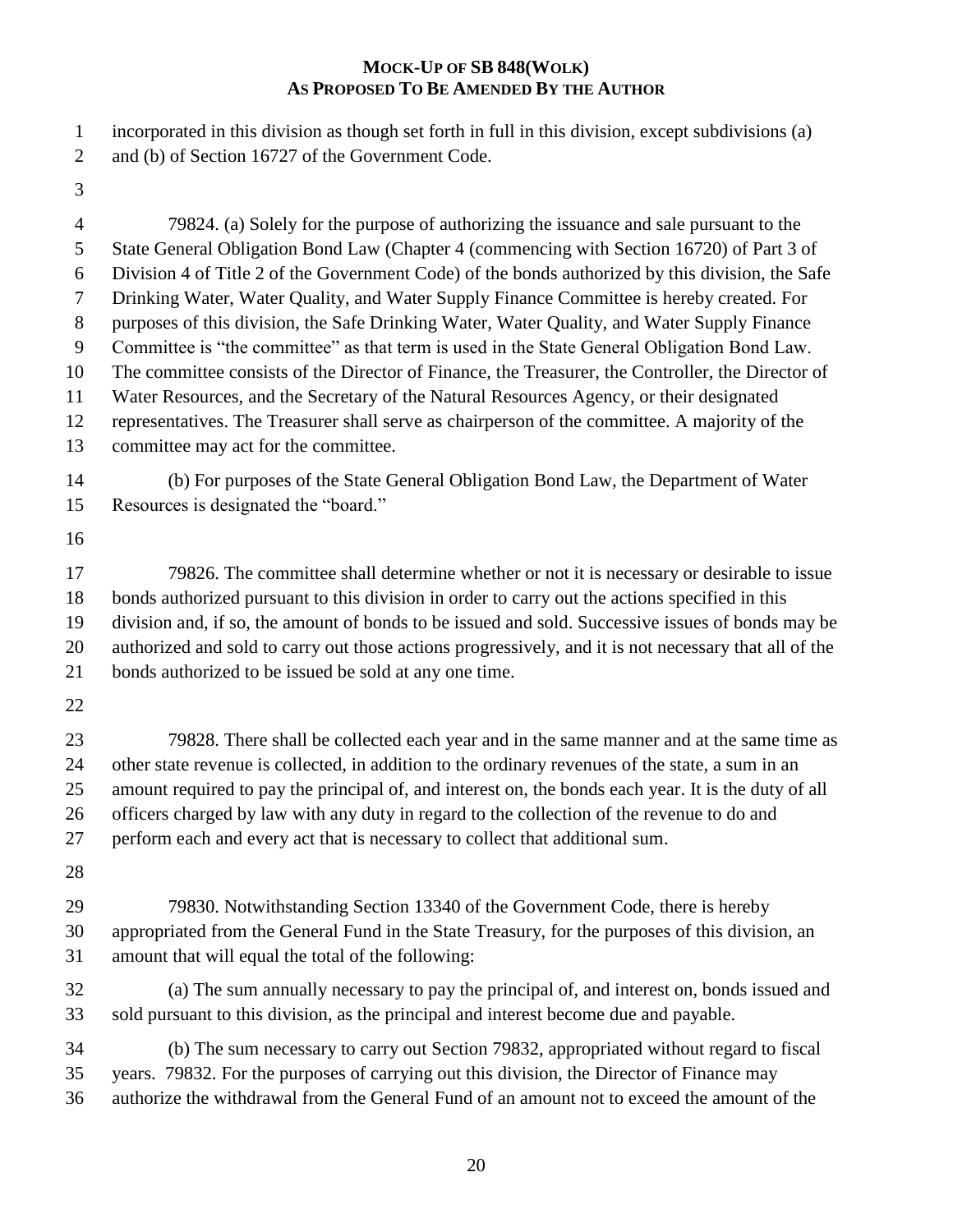unsold bonds that have been authorized by the committee to be sold for the purpose of carrying out this division less any amount borrowed pursuant to Section 79807. Any amounts withdrawn shall be deposited in the fund. Any money made available under this section shall be returned to the General Fund from proceeds received from the sale of bonds for the purpose of carrying out this division.

 79834. All money deposited in the fund that is derived from premium and accrued interest on bonds sold shall be reserved in the fund and shall be available for transfer to the General Fund as a credit to expenditures for bond interest, except that amounts derived from premium may be reserved and used to pay the cost of bond issuance prior to any transfer to the General Fund.

 79836. Pursuant to Chapter 4 (commencing with Section 16720) of Part 3 of Division 4 of Title 2 of the Government Code, the cost of bond issuance shall be paid out of the bond proceeds, including premium, if any. To the extent the cost of bond issuance is not paid from premiums received from the sale of bonds, the cost shall be shared proportionally by each program funded through this division by the applicable bond sale.

 79838. The board may request the Pooled Money Investment Board to make a loan from the Pooled Money Investment Account, in accordance with Section 16312 of the Government Code for the purpose of carrying out this division less any amount withdrawn pursuant to Section 79832. The amount of the request shall not exceed the amount of the unsold bonds that the committee, by resolution, has authorized to be sold for the purpose of carrying out this division. The board shall execute any documents required by the Pooled Money Investment Board to obtain and repay the loan. Any amounts loaned shall be deposited in the fund to be allocated in accordance with this division.

 79840. The bonds issued and sold pursuant to this division may be refunded in accordance with Article 6 (commencing with Section 16780) of Chapter 4 of Part 3 of Division 4 of Title 2 of the Government Code, which is a part of the State General Obligation Bond Law. Approval by the voters of the state for the issuance of the bonds under this division shall include the approval of the issuance of any bonds issued to refund any bonds originally issued under this division or any previously issued refunding bonds.

 79842. Notwithstanding any other provision of this division, or of the State General Obligation Bond Law, if the Treasurer sells bonds pursuant to this division that include a bond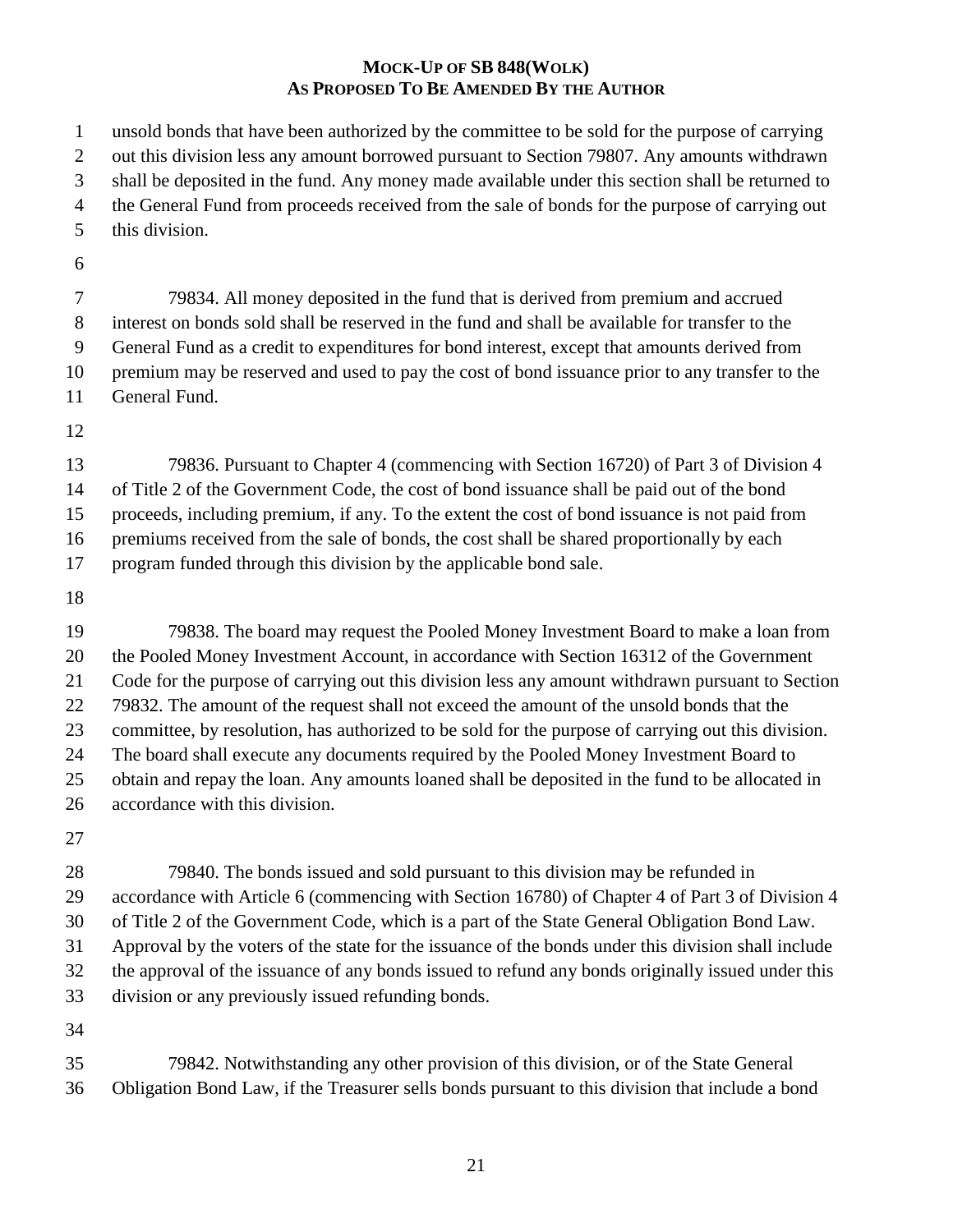| $\mathbf{1}$        | counsel opinion to the effect that the interest on the bonds is excluded from gross income for                                                                                               |
|---------------------|----------------------------------------------------------------------------------------------------------------------------------------------------------------------------------------------|
| $\overline{2}$<br>3 | federal tax purposes, under designated conditions or is otherwise entitled to any federal tax<br>advantage, the Treasurer may maintain separate accounts for the investment of bond proceeds |
| $\overline{4}$      | and for the investment of earnings on those proceeds. The Treasurer may use or direct the use of                                                                                             |
| 5                   | those proceeds or earnings to pay any rebate, penalty, or other payment required under federal                                                                                               |
| 6                   | law or take any other action with respect to the investment and use of those bond proceeds                                                                                                   |
| 7                   | required or desirable under federal law to maintain the tax exempt status of those bonds and to                                                                                              |
| $8\,$               | obtain any other advantage under federal law on behalf of the funds of this state.                                                                                                           |
| 9                   |                                                                                                                                                                                              |
| 10                  | 79844. The proceeds from the sale of bonds authorized by this division are not "proceeds"                                                                                                    |
| 11                  | of taxes" as that term is used in Article XIII B of the California Constitution, and the                                                                                                     |
| 12                  | disbursement of these proceeds is not subject to the limitations imposed by that article.                                                                                                    |
| 13                  |                                                                                                                                                                                              |
| 14                  | SEC. 3. The Legislature may appropriate funds from any of the following sources for                                                                                                          |
| 15                  | grants and direct expenditures to accomplish the purposes of Chapter 5 (commencing with                                                                                                      |
| 16                  | Section 79728) of Division 26.7 of the Water Code:                                                                                                                                           |
| 17                  | (a) Notwithstanding the Water Conservation and Water Quality Bond Law of 1986, the                                                                                                           |
| 18                  | 1996 Water Conservation and Water Quality Bond Fund                                                                                                                                          |
| 19                  | (b) Notwithstanding the Water Conservation Bond Law of 1988, the 1988 Water                                                                                                                  |
| 20                  | <b>Conservation Fund.</b>                                                                                                                                                                    |
| 21                  | (c) Notwithstanding the Safe, Clean, Reliable Water Supply Act of 1996, the Safe, Clean,                                                                                                     |
| 22                  | Reliable Water Supply Fund and any accounts therein.                                                                                                                                         |
| 23                  | (d) Notwithstanding the Safe Drinking Water, Clean Water, Watershed Protection, and                                                                                                          |
| 24                  | Flood Protection Act of 2000, the Safe Drinking Water, Clean Water, Watershed Protection, and                                                                                                |
| 25                  | Flood Protection Bond Fund and any accounts therein.                                                                                                                                         |
| 26                  |                                                                                                                                                                                              |
| 27                  | SEC. 4. Section 1 of Chapter 74 of the Statutes of 2012 is repealed.                                                                                                                         |
| 28                  | SECTION 1. Section 2 of Chapter 3 of the Statutes of 2009, Seventh Extraordinary                                                                                                             |
| 29                  | Session, as amended by Section 7 of Chapter 126 of the Statutes of 2010, is amended to read:                                                                                                 |
| 30                  | Sec. 2. Section 1 of this act shall be submitted to the voters at the November 4, 2014,                                                                                                      |
| 31                  | statewide general election, instead of the November 6, 2012, statewide general election, in                                                                                                  |
| 32                  | accordance with provisions of the Government Code and the Elections Code governing the                                                                                                       |
| 33                  | submission of a statewide measure to the voters.                                                                                                                                             |